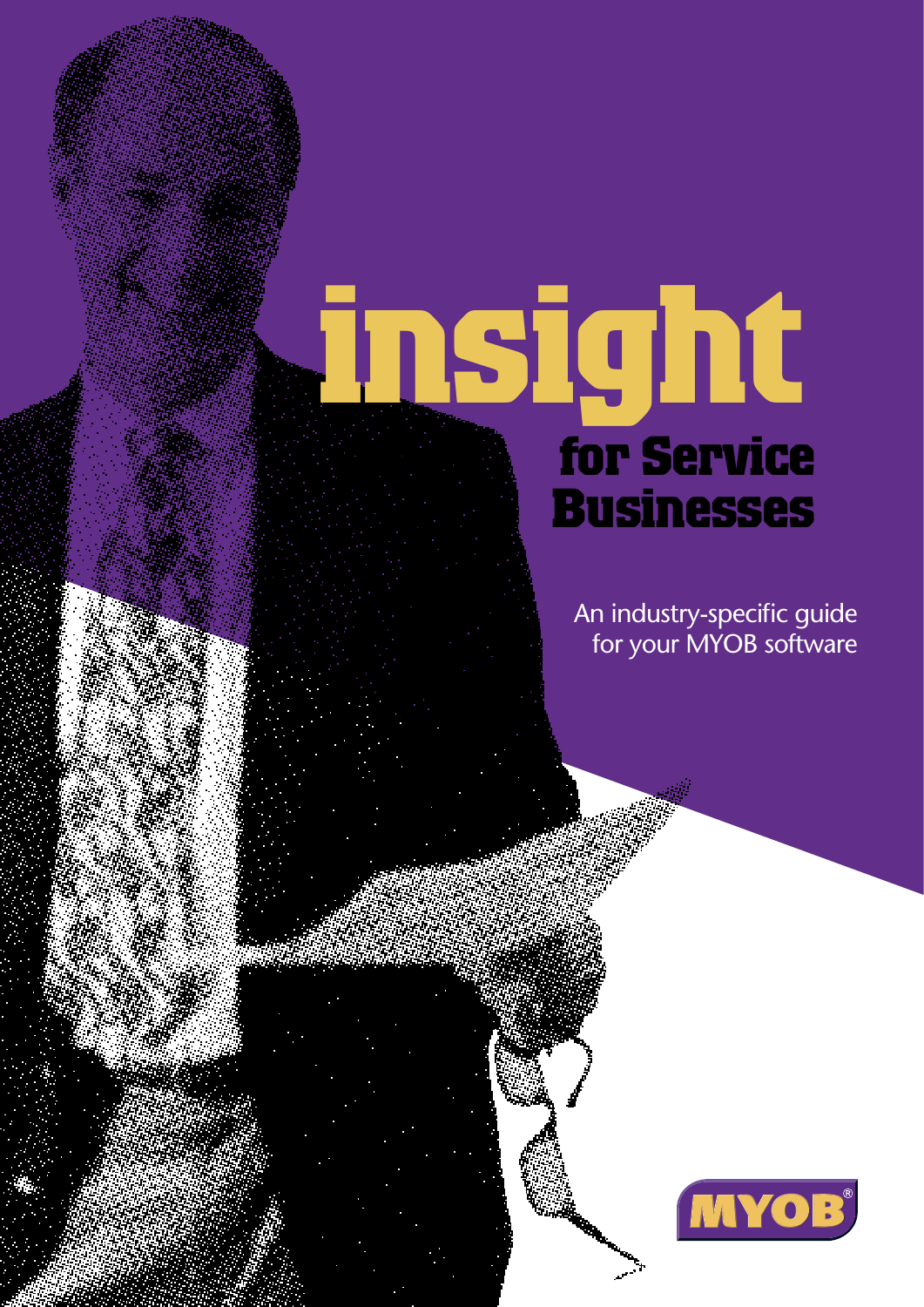# **Contents**

| <b>Contents</b>                                      | 2  |
|------------------------------------------------------|----|
| <b>Introduction</b>                                  | 3  |
| <b>Understanding the essentials</b>                  | 5  |
| Creating your accounts list                          | 5  |
| Reviewing your accounts list                         | 5  |
| Checking your preferences                            | 6  |
| Setting up opening balances                          | 6  |
| Getting ready to go                                  | 6  |
| <b>Billing your customers</b>                        | 7  |
| Creating your first invoice                          | 7  |
| Changing the look and layout of your invoices        | 7  |
| Adding charges progressively to an invoice           | 8  |
| Invoicing the same account to many customers         | 9  |
| Invoicing customers several times a year             | 9  |
| Raising invoices when you're on the road             | 10 |
| <b>Creating quotations and proposals</b>             | 11 |
| Creating a quotation                                 | 11 |
| Viewing outstanding quotes                           | 11 |
| Turning quotes into sales                            | 11 |
| <b>Setting up your customer lists</b>                | 12 |
| Splitting customers into groups                      | 12 |
| Maintaining an independent database                  | 13 |
| <b>Managing outstanding customer accounts</b>        | 14 |
| Seeing how much you're owed                          | 14 |
| Sending out statements for customer<br>accounts      | 14 |
| Mailing reminder letters                             | 14 |
| Collecting money faster with BPAY and<br>POSTbillpay | 15 |
| Recording customer payments automatically            | 15 |

| <b>Case Study - Lisa's Beauty Salon</b>                                     | 16 |
|-----------------------------------------------------------------------------|----|
| <b>Dealing with expenses</b>                                                | 17 |
| Recording expenses                                                          | 17 |
| Recording a supplier invoice                                                | 18 |
| Paying suppliers electronically                                             | 18 |
| Organising petty cash using a petty cash tin                                | 20 |
| Organising petty cash (if you have a<br>wallet full of receipts)            | 20 |
| <b>Buying and reselling items</b>                                           | 21 |
| Setting up inventory for things you buy<br>and sell                         | 21 |
| Providing rental services for equipment                                     | 21 |
| <b>Case Study - Bush Designs</b>                                            | 22 |
| Analysing financials in more detail                                         | 23 |
| Analysing profitability of departments,<br>courses or fund-raising ventures | 23 |
| Analysing profitability of different divisions<br>or locations              | 24 |
| Creating new reports                                                        | 24 |
| <b>Controlling your payroll costs</b>                                       | 26 |
| Reporting on payroll expenses                                               | 26 |
| Analysing payroll percentages                                               | 26 |
| <b>Managing GST</b>                                                         | 28 |
| Recording GST on income and expenses                                        | 28 |
| Deciding which codes to use when                                            | 30 |
| Recording transactions if you're not<br>registered for GST                  | 31 |

In creating this document, MYOB gratefully acknowledges use of material from Making the Most of MYOB business software, 6th edition, by Veechi Curtis, published by Woodslane Pty Ltd, 2004.

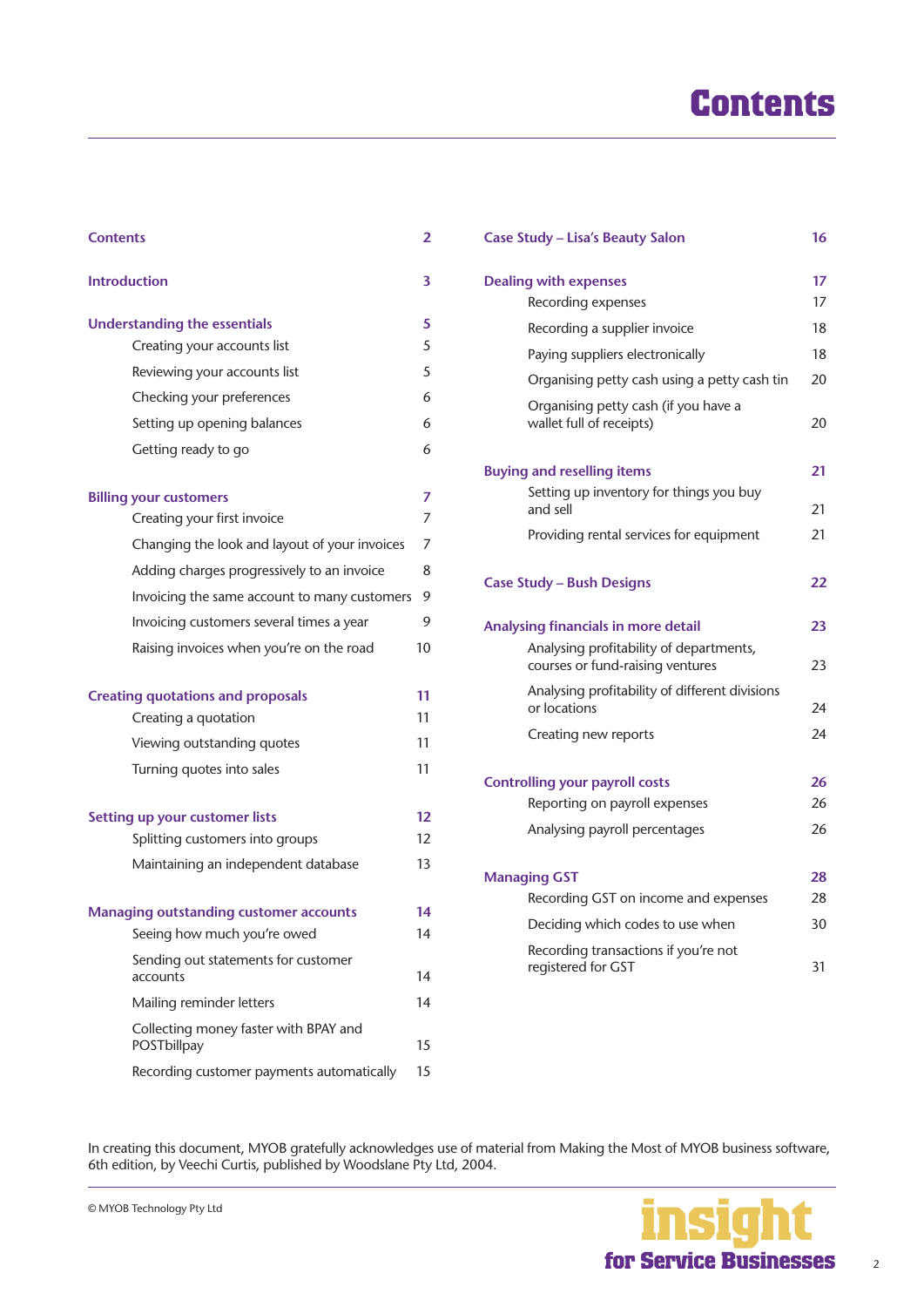# **Introduction**

<span id="page-2-0"></span>The term "service business" encompasses a wide range of possible businesses, everything from artists to undertakers, hairdressers to pet grooming services, ballooning guides to security guards. However, the principle essential to any service business is that their income is primarily composed of labour charges.

The bookkeeping and accounting requirements for service businesses are relatively straightforward as reporting requirements tend to focus less around profit margins and inventory levels, and more about customer information, sales patterns and creating clear, informative invoices.

In this guide, you'll find practical answers to the kinds of questions commonly posed by service businesses, along with lots of ideas and tips on the best way to set up MYOB software. You'll also come across case studies where you can read about real-life service businesses. Browse through these case studies to get the big picture of how MYOB software can work for you.

By the way, if you provide your service in a retail environment (for example an adventure guide company or a hairdresser), you might also like to refer to *MYOB Software for Retailers*. If you are a professional who charges for your time or if you're interested in reading more about time billing features, refer also to *MYOB Software for Consultants*.

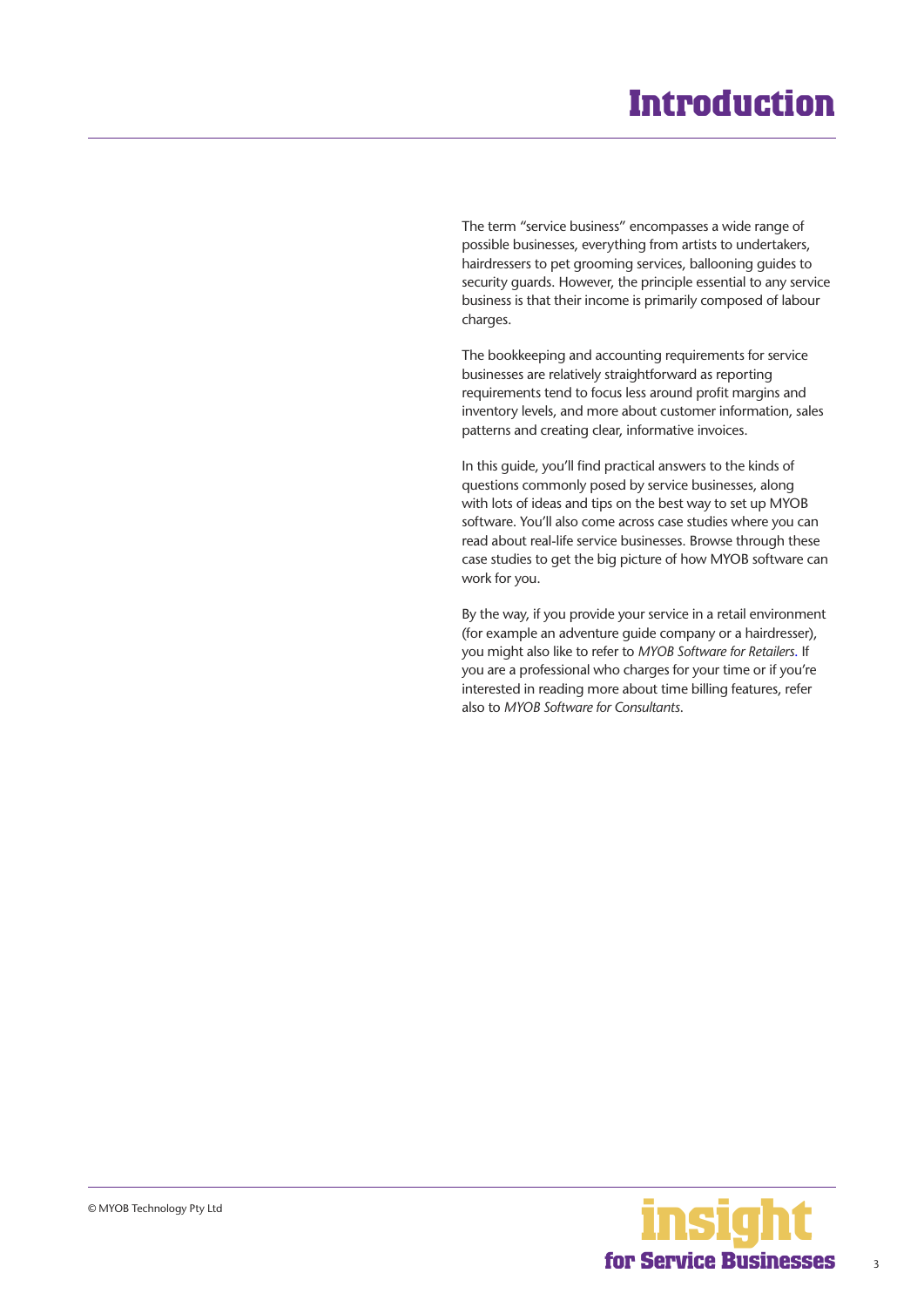# **Choosing your MYOB software**

For service businesses with no employees, either MYOB BusinessBasics (for Windows) or MYOB FirstEdge (for Macs) provide a perfect starting point. Both of these products are designed with the smaller service business in mind: powerful enough to provide all essential reports, but simple enough for even the most inexperienced bookkeeper to understand.

The next step up, MYOB Accounting (for Windows) is the answer if you need advanced financial reports, purchases or inventory control.

If you have employees, then MYOB Accounting Plus, MYOB Premier (for Windows) or MYOB AccountEdge (for Macs) are the most suitable solutions. MYOB Accounting Plus includes payroll, whereas MYOB Premier and MYOB AccountEdge provide multiuser capability, meaning that more than one person can work in the software at a time.

For more information about the MYOB accounting software product range, visit **www.myob.com.au/products/** .

Whichever product you choose, if you want to upgrade to another product that's 'further up the family tree', you can do so at any time. You don't need to buy the new software from scratch; you simply pay an upgrade price.



4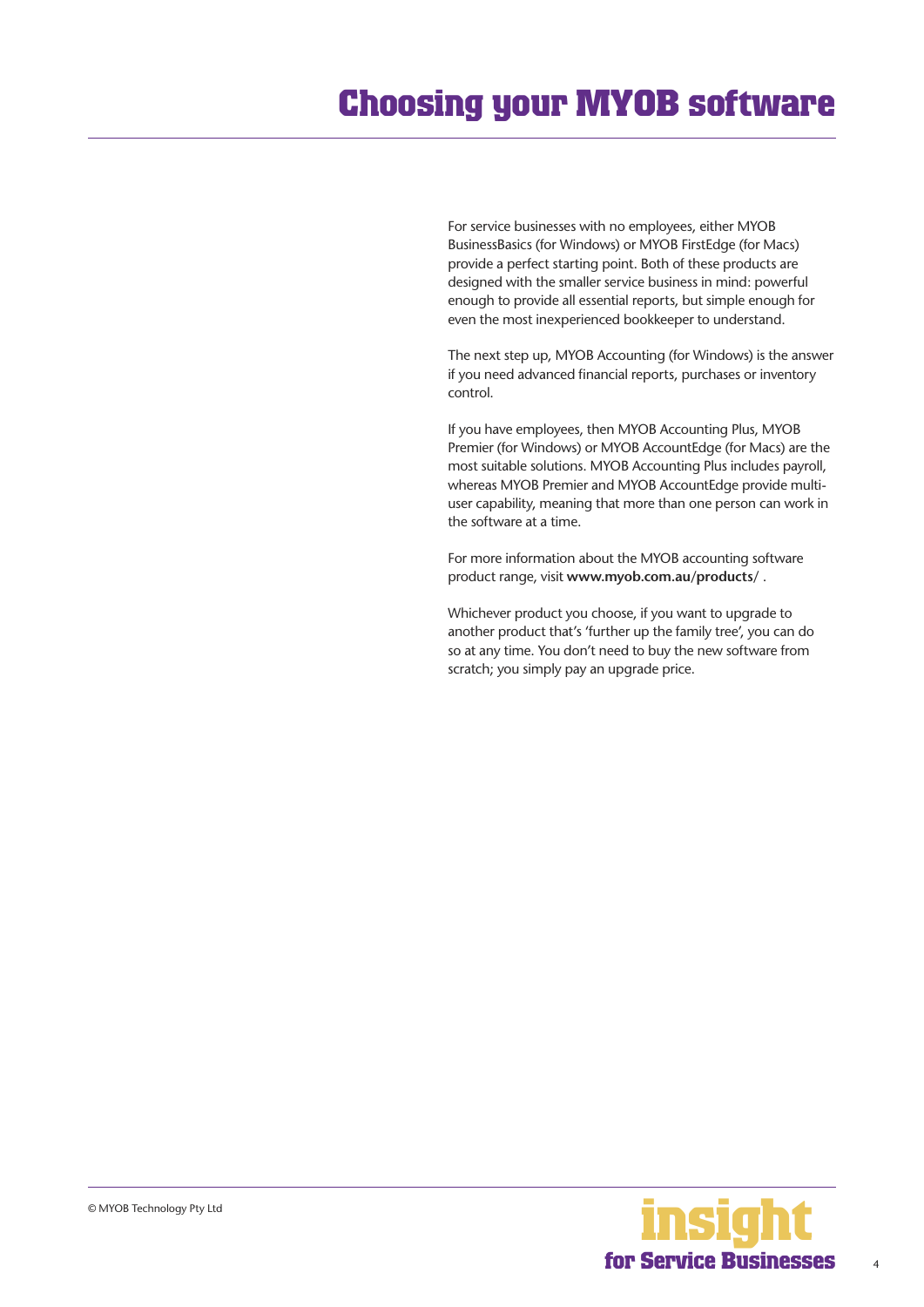# **Understanding the essentials**

<span id="page-4-0"></span>The following five steps are a brief guide to getting started, highlighting important information specific to service businesses.

### **Creating your accounts list**

When you create the company file for your business, the **New Company File Assistant**  asks you to **Build Your Accounts List**, giving you the option of starting with a standard list. There are several templates relevant to service businesses — if you can see your business listed, then select it. Otherwise, choose the **Service Business (Other)** template as your starting point.

The accounts list template provides a sample list of accounts and makes a good starting point. Don't worry if you can't find an accounts list that is perfect - you can add, change or delete as many accounts as you like, later on.

### **Reviewing your accounts list**

Before entering your opening balances, you need to adapt your accounts list so that it suits the unique needs of your business.

Your accounts list is a list of categories to which you allocate all transactions. There are eight major account categories (or, for MYOB BusinessBasics and MYOB FirstEdge, there are six categories).

| <b>Account Category</b> | <b>What it means</b>                                                                                                                                                                                                                                                          |
|-------------------------|-------------------------------------------------------------------------------------------------------------------------------------------------------------------------------------------------------------------------------------------------------------------------------|
| Assets                  | Things you own, or that people owe you. Includes bank accounts, outstanding customer<br>accounts and new equipment.<br>Asset account numbers start with 1.                                                                                                                    |
| Liabilities             | What you owe to other people. Includes loans, taxes payable and outstanding supplier<br>accounts.<br>Liability account numbers start with 2.                                                                                                                                  |
| Equity                  | This is the profit or loss that your business has made since its inception. Examples of equity<br>accounts include retained profits, partners' drawings, or capital contributions.<br>Equity account numbers start with 3.                                                    |
| Income                  | Money in! Everything you invoice to your customers.<br>Income account numbers start with 4.                                                                                                                                                                                   |
| Cost of sales           | Cost of sales are any direct costs. Goods you buy for resale go here.<br>Cost of sales account numbers start with 5.                                                                                                                                                          |
| Expenses                | Overheads. The day-to-day running costs of your business. Includes wages, electricity,<br>repairs, telephone, and so on.<br>Expense account numbers start with 6.                                                                                                             |
| Other Income            | Extraordinary income that is not part of normal operations. Could include compensation<br>income, capital gains or interest income.<br>Other Income account numbers start with 8. (This account category is not available in<br>MYOB BusinessBasics or MYOB FirstEdge.)       |
| <b>Other Expenses</b>   | Extraordinary expenses that are not part of normal operations. Could include lawsuit<br>expenses, capital losses, or fire damage costs.<br>Other Expenses account numbers start with 9. (This account category is not available in<br>MYOB BusinessBasics or MYOB FirstEdge.) |

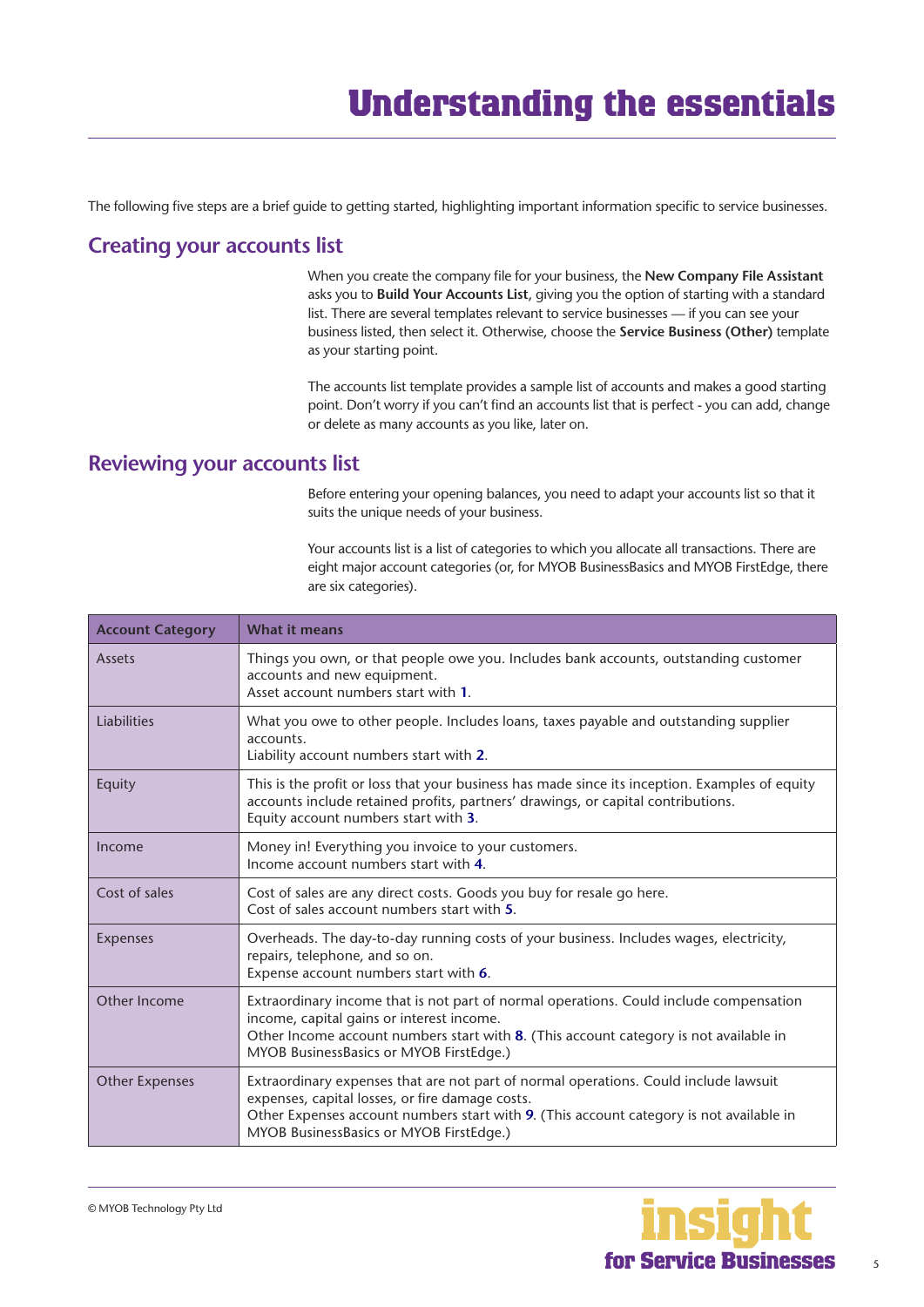### <span id="page-5-0"></span>**Checking your preferences**

You can customise all MYOB software so that it works for your business the way you want it to. You can do everything from changing the appearance of your windows, to automatically requesting a backup prompt each time you quit the program. It all happens via the **Preferences** window.

To review your preferences, go to the **Setup** menu, choose **Preferences** and then explore the various tabs. Remember—your choice of preferences does not commit you to this for ever and ever, for you can change your preferences at any time.

One preference setting is recommended, especially for new users. Make your company file *changeable*. If you make mistakes, you can correct them, without needing to make complicated reversing journals. To do this, go to the **Security** tab in the **Preferences** window. Clear the **Transactions CAN'T be Changed; They Must be Reversed**  checkbox.

### **Setting up opening balances**

To enter opening account balances, go to the **Setup** menu, choose **Balances**, and then **Account Opening Balances**. To enter opening balances for outstanding customer accounts, go to the **Setup** menu, choose **Balances**, and then **Customer Opening Balances**.

To enter opening balances for outstanding supplier accounts, go to the **Setup** menu, choose **Balances**, and then **Supplier Opening Balances**. (This feature is not available if you are using MYOB BusinessBasics or MYOB FirstEdge).

To get up and running, you only need to enter opening balances for a few accounts. Bare essentials will probably include your bank account and any customer accounts outstanding. Your opening account figures won't balance, but this out of balance amount simply goes to the Historical Balancing account. You or your accountant can fix this later.

### **Getting ready to go**

Before you start entering transactions, work out how you intend to back up your company file. If your file is going to contain very few transactions, you may be able to fit your backup onto floppy disk. Otherwise, you'll need to have a CD burner or some other removable media.

You might have been lucky so far, but *nobody* can guarantee continued immunity to power surges, theft, fire or hard disk failure. If you don't organise a backup system now, you'll probably forget about it until it's too late—and then you'll be sorry.

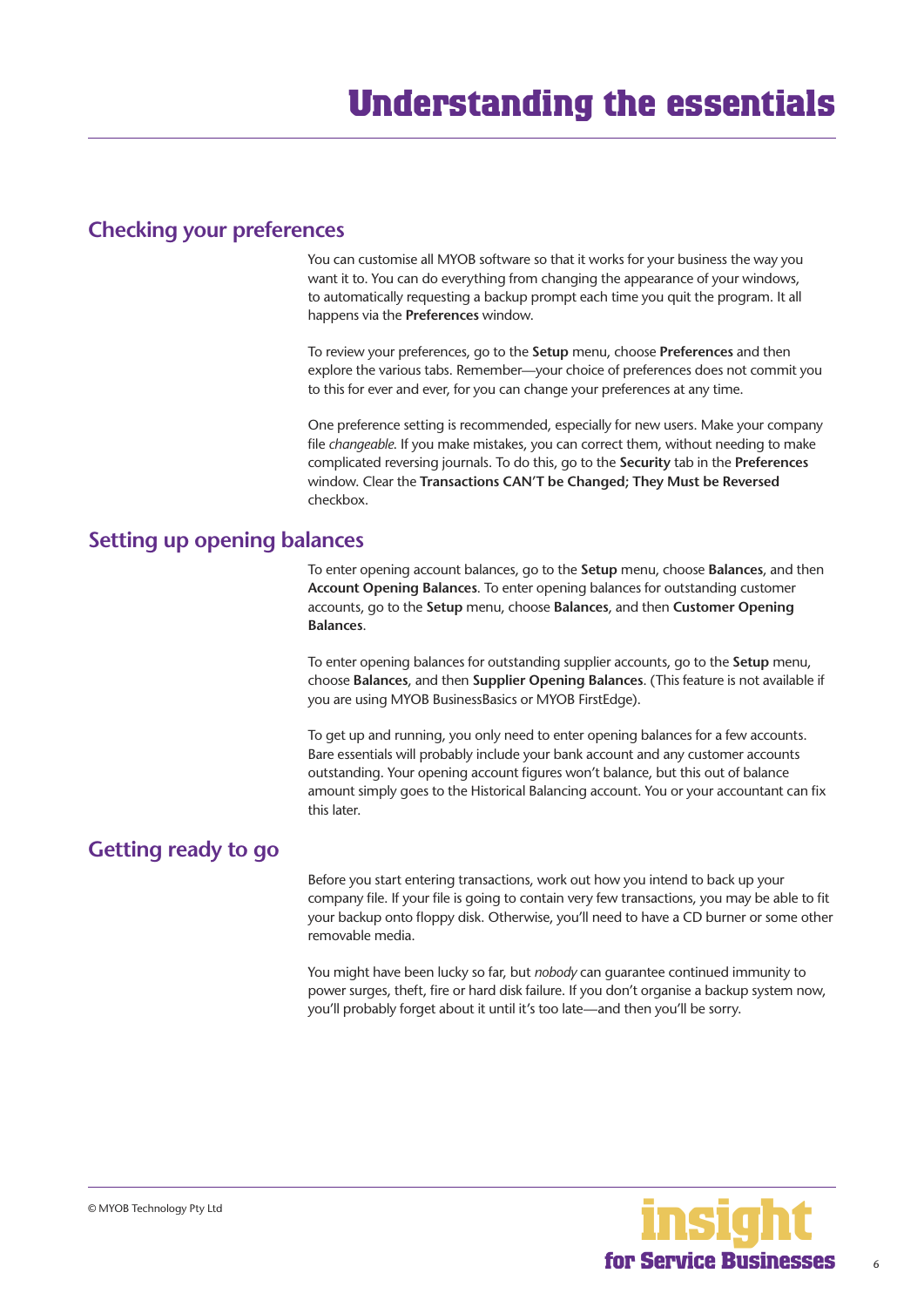<span id="page-6-0"></span>The most important part of any service business is the relationships you have with your customers. You'll need a database for managing customer contact details as well as smart-looking invoices and receipts, and you may need to generate quotes and proposals. Fortunately, MYOB software makes it easy to manage all these things.

### **Creating your first invoice**

To create your first customer account, go to the **Sales** command centre and click **Enter Sales** (or, for MYOB BusinessBasics and MYOB FirstEdge, go to the **Sales Register** and click **New Sale**).

Next, click **Layout** to choose the most appropriate invoice format. There are three main invoice layouts: **Service**, **Item** and **Professional**.

The best invoice format for service businesses is usually a **Service** or a **Professional**  invoice, as both of these layouts leave plenty of room for descriptions. Professional

invoices have the added benefit of a date column in each line of the invoice.

**The best invoice** 



However, bear in mind that **Item** invoices are not necessarily only for items that you buy and sell. You can also use **Item** invoices to bill for labour, hourly charges or service fees. If you set up an item in your Items List for each different hourly rate you charge, you'll find that it's the quickest way of billing for labour, and accurate too.

### **Changing the look and layout of your invoices**

With all MYOB software, you can customise your customer accounts or receipts so that they look exactly as you want them to look. You can change the fonts; add your own logo; draw boxes; add comments and much more. All you have to do is go to the **Sales**  command centre; click **Print Invoices** and then click **Customise** (refer to MYOB help for more details on customisation commands).

Below is one possible way in which you could customise a customer invoice. Note that although this invoice has been designed using a standard service layout as the starting point, the final version is quite clean and simple, as many of the fields that appear on the standard invoice (such as tax summaries, memos and shipping addresses) have been deleted.

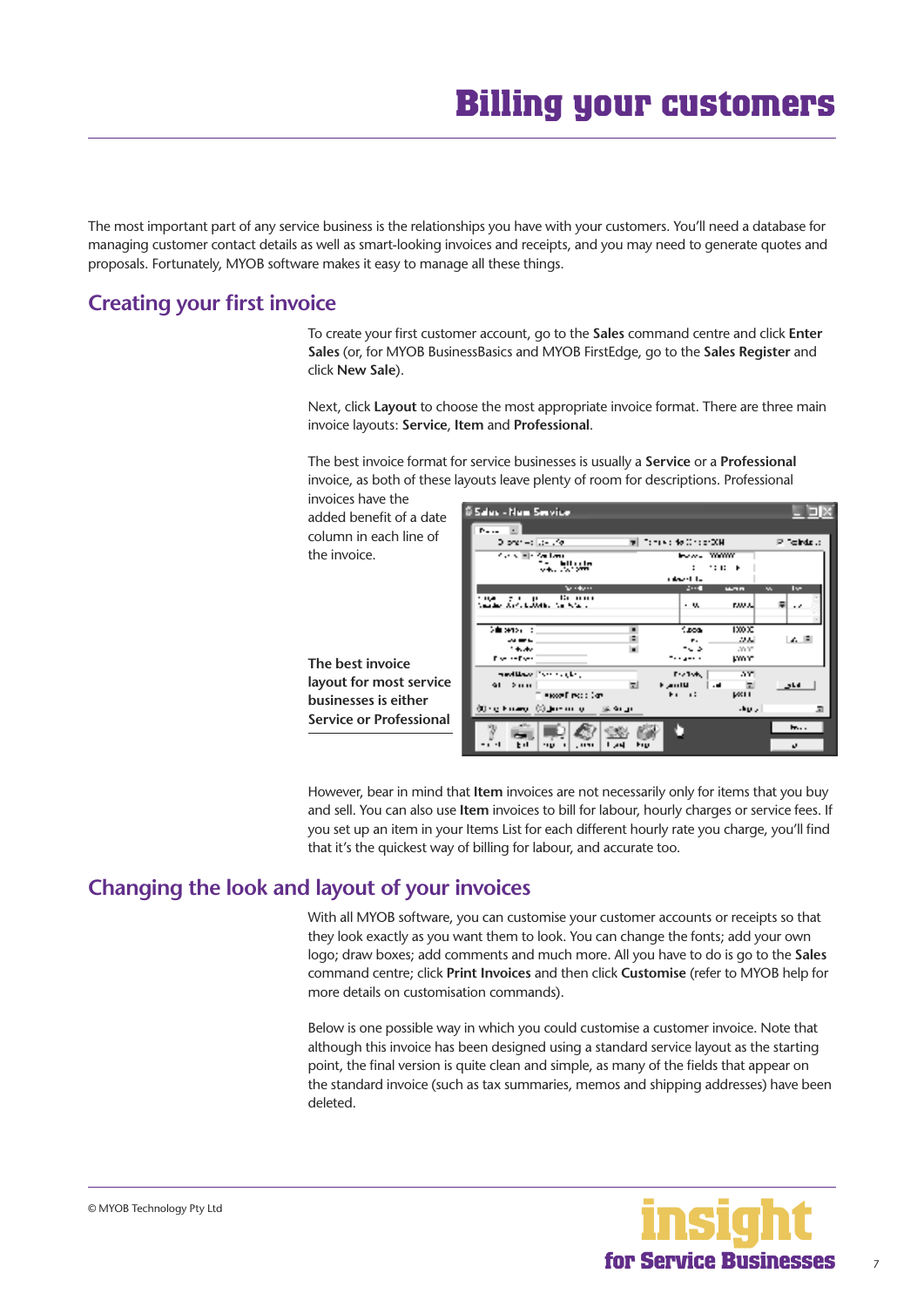# **Billing your customers**

**You can customise your printed invoice to meet your needs**

### <span id="page-7-0"></span>**Adding charges progressively to an invoice**

Sometimes in service businesses, you end up working on a job over several days or weeks and it makes sense to record your charges as the job progresses, rather than wait until the end.

To record charges without finalising an invoice, it's best to

Left Brain Solutions -vocume **Marcel (Combo** 192 we an your your cash: water is they now haven be-2. Luthan Stick - Minst, 18 w 2. 11 Tax Envoice Demo Subrigation 2004 Yast ver Customeral **femisiska** Gertare External SAW 2777 Descrition **Clarge** lling vid in faquin condition.<br>Charles description distribution  $\frac{20000}{1111}$ Total New Day 11011 Sharomone aneeder (2319) 63330

select **Order** as the status of this sale. To do so, go to the **Enter Sales** window as normal (or, for MYOB BusinessBasics and MYOB FirstEdge, click **New Sale** in the **Sales Register**) and in the top-left hand corner select **Order** (or, for MYOB BusinessBasics and MYOB FirstEdge, select **Quote**). When transactions have **Order** or **Quote** as their status, they don't affect financial reports or receivables. They sit in a 'not-quite-ready basket', ready to be finalised.

Whenever you want to add charges to this order or quote, simply zoom in on it from the **Sales Register** and edit as appropriate. When the sale is complete, zoom in on the order or quote one last time. Make your final changes, but before clicking **Record**, click **Change to Invoice**. The invoice is now finalised and ready to print.

**You can add charges progressively until you're ready to finalise an invoice** 

By the way, if you want to record for your time in lots of detail and you're working in an office environment (maybe you bill in six minute units, or you bill for telephone support), then it's worth checking out the time billing



features found in MYOB Accounting Plus, MYOB Premier and MYOB AccountEdge. See the guide *MYOB Software for Consultants* for more information about time billing features.

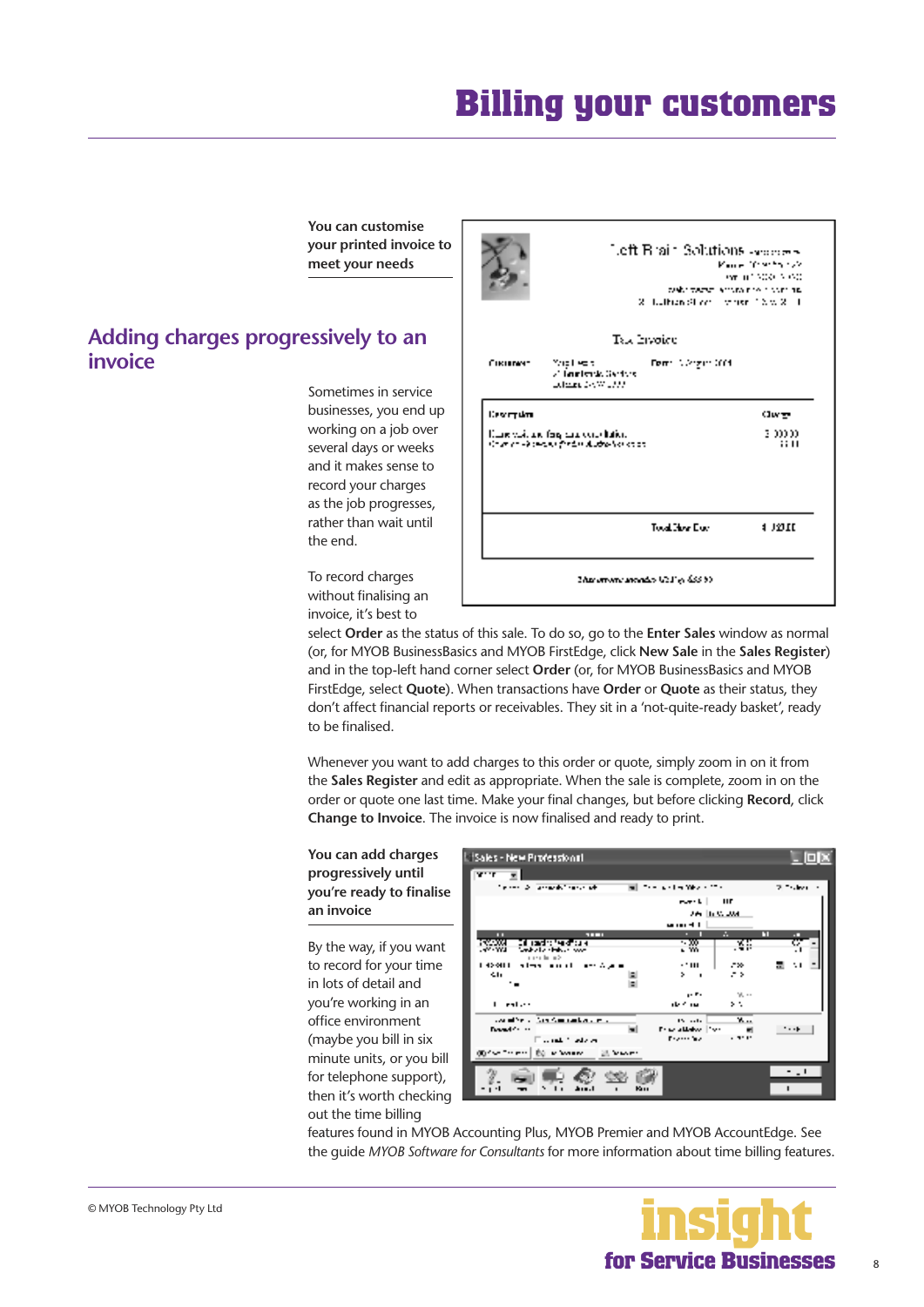#### <span id="page-8-0"></span>**Invoicing the same account to many customers**

If you issue identical accounts to many customers, you can 'memorise' these account details to make repetitive billing a fast and easy process.

To do this, create your first customer account. However, when you are ready to record it click **Save Recurring**, instead of **Record**. Name this recurring sale appropriately and click **Save Template** to return to your original customer invoice. Now click **Record**.

For the second and subsequent invoices, go to create an invoice but click **Use Recurring** to select your recurring sale. The invoice details will come up automatically and all you need to do is change the customer's name each time, clicking **Record** (not **Save Recurring**) once this is done.

### **Invoicing customers several times a year**

If you invoice customers the same amount several times a year (perhaps you have a standard fee per visit or an ongoing maintenance fee), you can issue these invoices automatically, whenever they fall due.

To set this system up, you first need to create a recurring invoice for each customer:

- 1. Create an invoice, but before completing it, click **Save Recurring** (one of the buttons at the bottom of the invoice).
- 2. In the dialog box that appears, enter the customer name, and then specify how often you plan to bill this customer using the **Frequency** drop-down list. Click **Save Template**.
- 3. Back on the invoice, click **Record**.
- 4. Repeat this process for every customer that you invoice regularly.

Next time these customer accounts fall due, all you have to do is this:

- 1. Go to the **To Do List** and then click the **Recurring Sales** tab. You'll see each customer's **Name** and when their account is **Next Due**.
- 2. If any account details have changed from the previous time, click the arrow next to the customer's name, and enter your changes. Click **Record** to save these changes and record this sale.
- 3. For all customers whose account details have *not* changed, click in the **Select** column.
- 4. Click **Record** to automatically generate accounts for these customers.
- 5. Go to the **Sales** command centre and click **Print Invoices** to print your accounts.

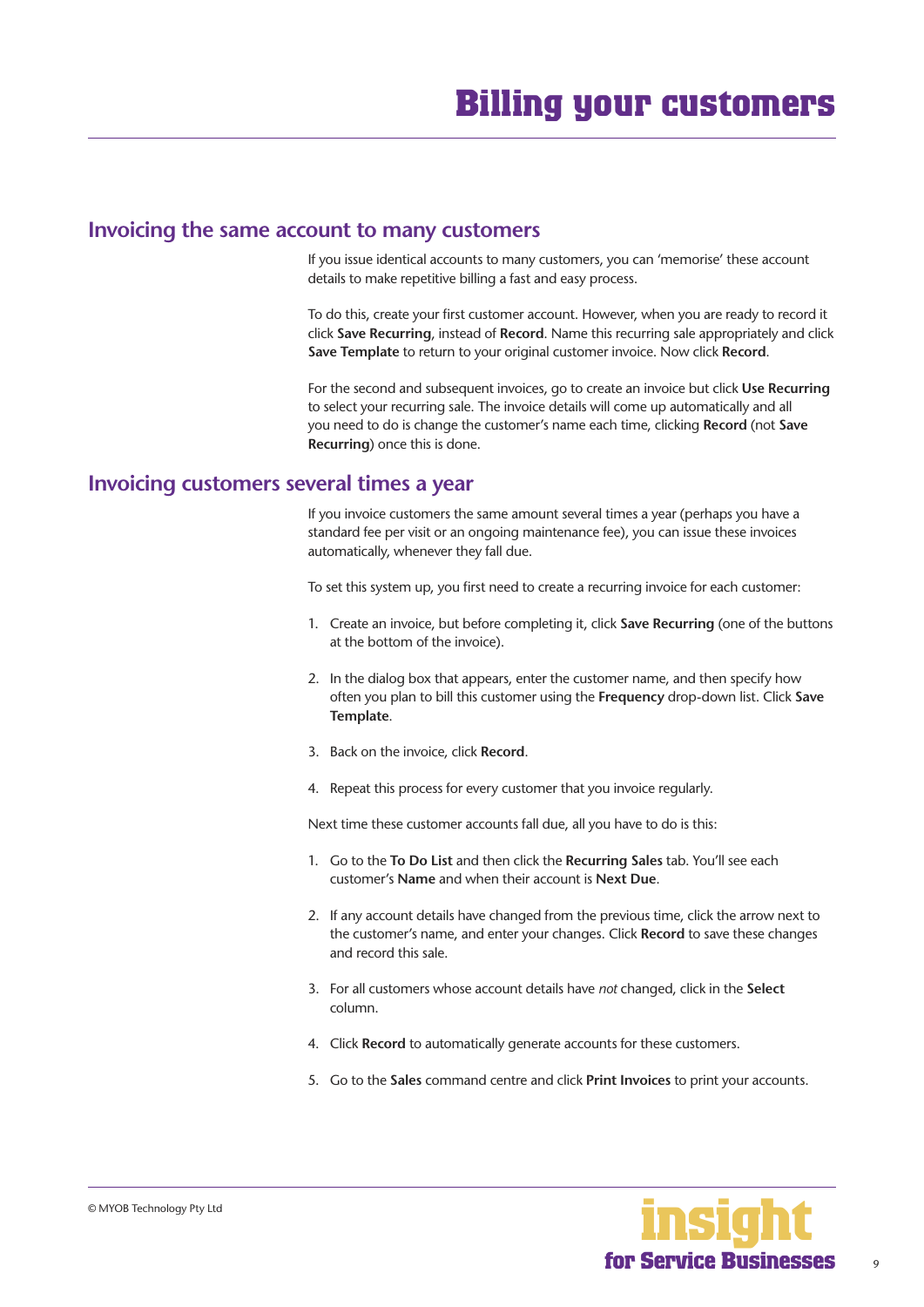### **Billing your customers**

<span id="page-9-0"></span>**You can set up templates for any customers who you bill regularly**

**Note**: The **To Do List** is not available in MYOB BusinessBasics or MYOB FirstEdge. If you are using one of these programs, you can generate the

| <b>Salas Register</b>                                                   |                          |                                             |                                                  |           |
|-------------------------------------------------------------------------|--------------------------|---------------------------------------------|--------------------------------------------------|-----------|
| ia   u   pa   ba   94   920<br>À,                                       |                          |                                             |                                                  |           |
| mouth the management of                                                 |                          |                                             |                                                  |           |
| <b>Fair</b>                                                             | Ab .                     | <b>EVIDY</b>                                |                                                  | The State |
| 24 Summer 102 an<br>the controller of the con-<br>concern for more con- | m<br><b>Arena</b><br>mт. | <b>Unity</b><br><b>INSE</b><br><b>INSER</b> | 1,482.11<br><b>BIOGRAPH</b><br><b>In Castled</b> | 513au 1   |
| a contractor for a                                                      | 'wa                      | $\mathbf{r}$                                | <b>PAYMA</b>                                     | 건         |
|                                                                         |                          |                                             |                                                  |           |
|                                                                         |                          |                                             |                                                  |           |
|                                                                         |                          |                                             |                                                  |           |
| 第1000 m , 我orboard, 你 do                                                |                          |                                             |                                                  | E.        |
|                                                                         |                          |                                             |                                                  | Lunds     |
| ٠r٢                                                                     |                          |                                             |                                                  | $\cdot$ . |

accounts by going to the **Sales** command centre, clicking **Sales Register**, and going to the **Recurring Templates** tab.

### **Raising invoices when you're on the road**

If you want to raise invoices while you're out on the road, the easiest solution is MYOB PocketAccounts. PocketAccounts works on Palm® handhelds and hooks up with your MYOB company file, meaning that you can create sales, process payments and issue invoices while you're out and about.

You (or your employees) can use PocketAccounts to 'clock in' and 'clock off' time spent on each job, keeping an accurate record of your on-site activities, including non-billable time. You can log total kilometres travelled, accommodation expenses or phone calls made. When you return to the office, the information in your handheld is synchronised with the PocketAccounts desktop software via a HotSync® operation, which in turn updates your MYOB company file. There's no need to re-key any data.

Please note that MYOB PocketAccounts can only synchronise with MYOB Accounting, MYOB Accounting Plus and MYOB Premier.

To find out more about MYOB PocketAccounts, visit **www.myob.com.au/products/** 

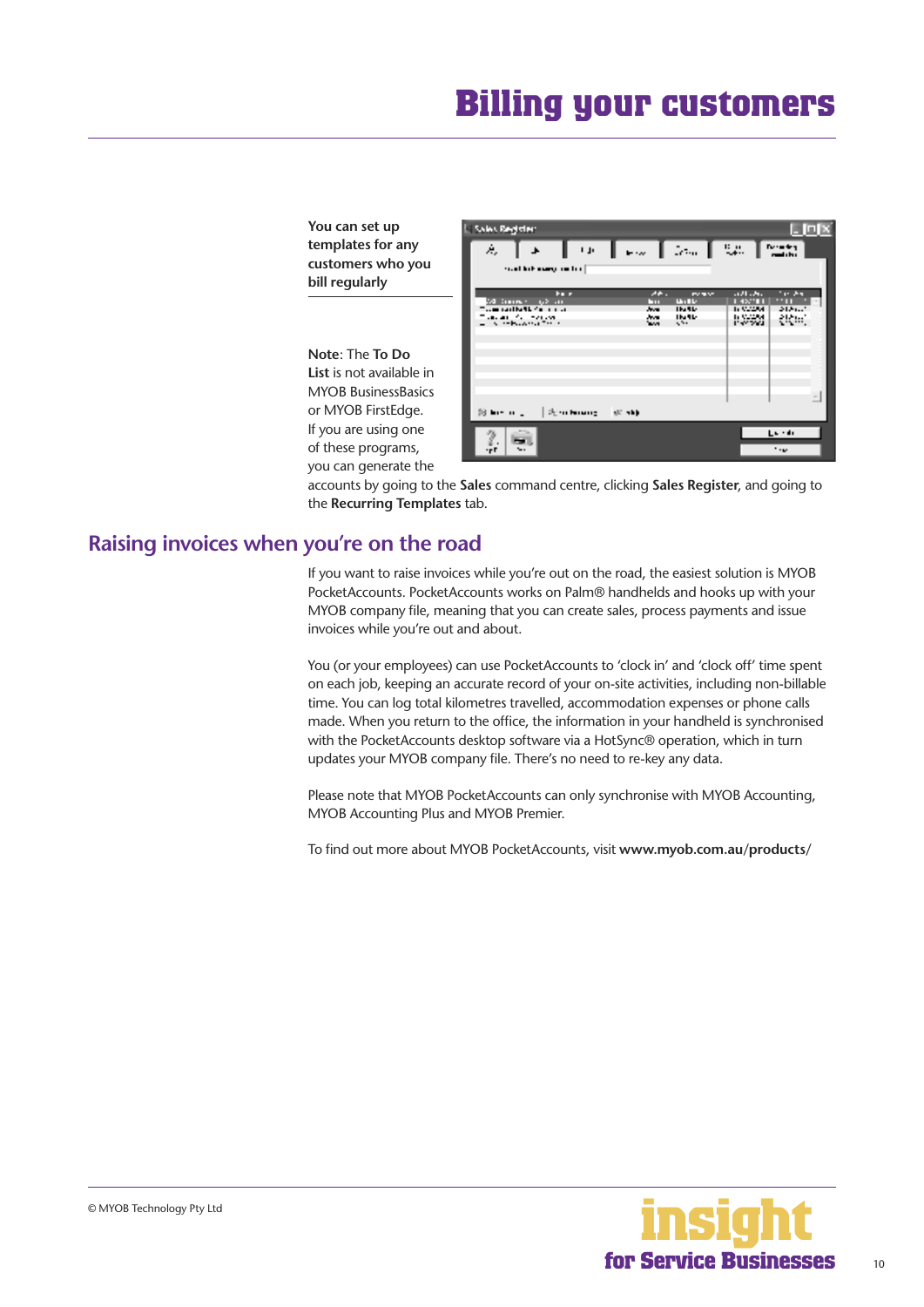# **Creating quotations and proposals**

<span id="page-10-0"></span>Many service businesses need to generate quotations or proposals for their customers. With MYOB software, it's easy to generate quotes and later, if these quotes are accepted, you can change them into invoices with a single click of a button.

### **Creating a quotation**

Sales can have three different statuses: **Quote**, **Order** and **Invoice** (although orders are not available in MYOB BusinessBasics or FirstEdge). You can select the status in the topleft corner whenever you create a sale.

Quotes are an ideal way to provide estimates to customers without creating a transaction. A quote has no impact on your financial records and can be changed to an invoice at any time.

**Giac Redder** 

### **Viewing outstanding quotes**

|                              | л.,<br>الأشعال والمستقطات والمحاط المتلاط المتحال                      |                             |
|------------------------------|------------------------------------------------------------------------|-----------------------------|
| Go to the Sales              | <b>Stringly New Article</b><br>having Them I is Freezon                |                             |
| <b>Register, click the</b>   | いれた<br>प्राप्त<br>.                                                    |                             |
| <b>Quotes or Orders tabs</b> | Kan in Group All<br>н стал галал.<br>. en Areas                        | $11 - 11$<br>11M<br>1.11111 |
| and you'll see a list of     |                                                                        |                             |
| all your outstanding         |                                                                        |                             |
| quotes and orders.           |                                                                        |                             |
|                              |                                                                        |                             |
| Look up quotes in your       |                                                                        |                             |
| <b>Sales Register</b>        | ∰ Segak I bi<br><b>COLLEGE</b><br>$\mathbf{H} = \mathbf{H} \mathbf{H}$ | $1.1$ $A$                   |
|                              |                                                                        | a stak                      |
|                              |                                                                        | $\cdot \cdot \nu$           |

### **Turning quotes into sales**

To change a quote or an order into an invoice, simply go to the **Sales Register** and click the **Quotes** or **Orders** tab. Highlight the quote or order and then click **Change to Invoice**. You'll see the quote or order, ready for you to update as necessary and record as a final invoice.

Even once a quote is changed to an invoice, you can still find the original quote in the **Sales Register**. If you want quotes to be removed after they're changed to invoices, go to the **Setup** menu, choose **Preferences**, click the **Sales** tab and then mark the **Delete Quotes upon Changing to and Recording as an Order or Invoice** checkbox.



L Inlix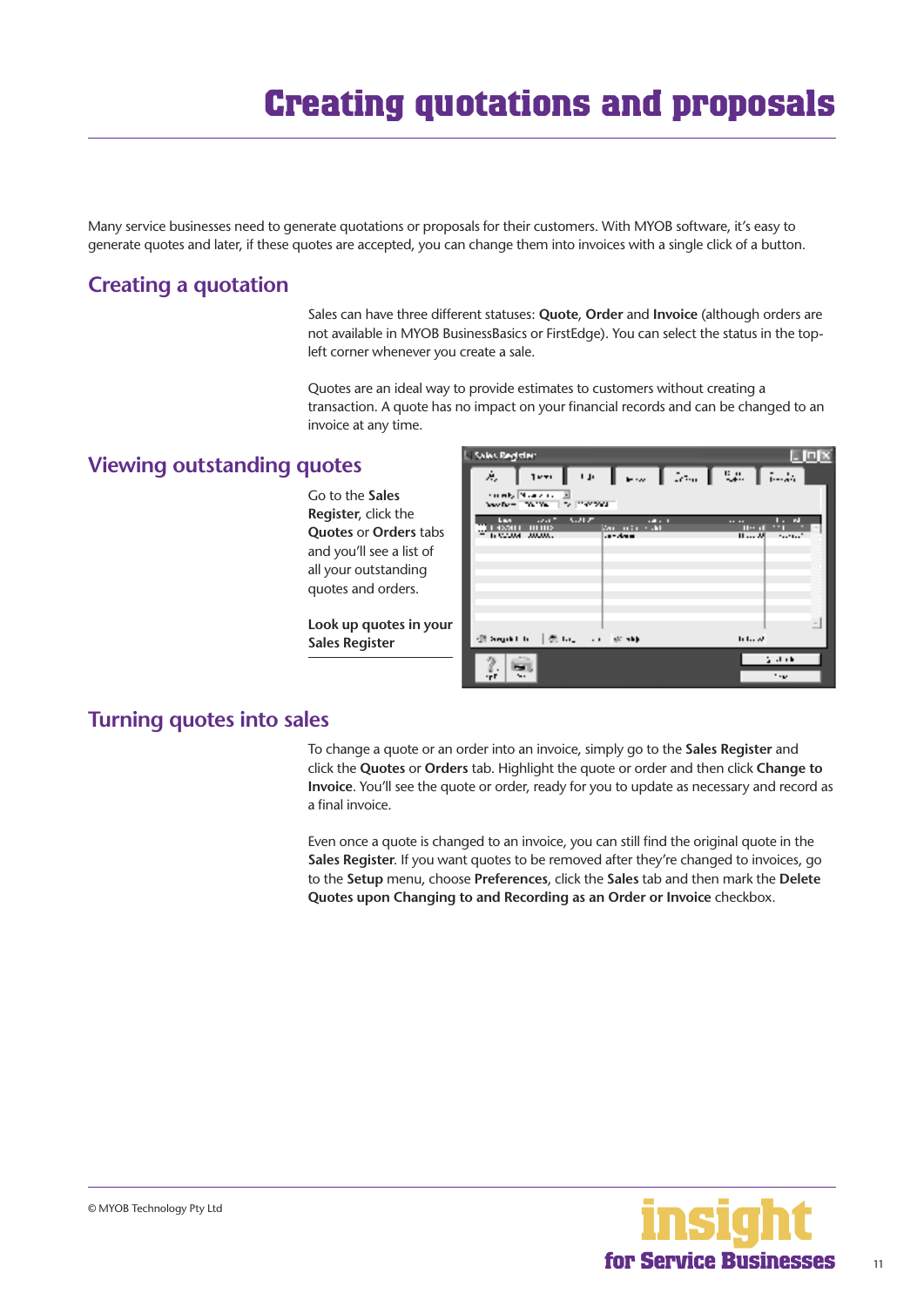<span id="page-11-0"></span>MYOB software provides an excellent starting point for most customer databases. Customer cards have room for up to five addresses, three phone numbers, fax number, email, web address, contact name, and the name to whom mail merge letters should be addressed. You can even group customers into pre-defined categories, using custom lists and identifiers.

### **Splitting customers into groups**

If you go into a customer's card and click the **Card Details** tab, you'll see that you can categorise customers using both custom fields and lists. Custom lists are particularly useful for service businesses as a way of organising customers into groups. You can organise customers in any manner you wish: by location, by age, by gender, by referral source, and so on.

To set up customer groups:

- 1. First decide how you're going to group your customers, e.g. by location, by type, by product, etc.
- 2. Go to the **Lists** menu, choose **Custom List & Field Names**, and then choose **Customers**.
- 3. Change the descriptions of **Custom List #1** (and **Custom List #2** and **#3** if desired) to indicate the way you're going to group customers, for example, by changing the name of **Custom List #1** to Location. Click **OK**.
- 4. Return to the **Lists** menu, choose **Custom Lists** (not **Custom List & Field Names**!) and then choose **Customers**. Now add the categories that you want to appear in each customer group. For example, within the group of location, you might add entries for Sydney, Brisbane and Melbourne. Click **OK**.
- 5. Go to your **Cards List**, double-click a customer who you want to allocate to a group, and click the **Card Details** tab. Select the appropriate categorisations from the **Custom Lists**.

That's all there is to it! The screenshot below shows some idea of how this could work for a hair-dressing salon, but of course, you can apply these principles in many hundreds of ways.

**Setting up custom lists lets you organise your customers into groups**



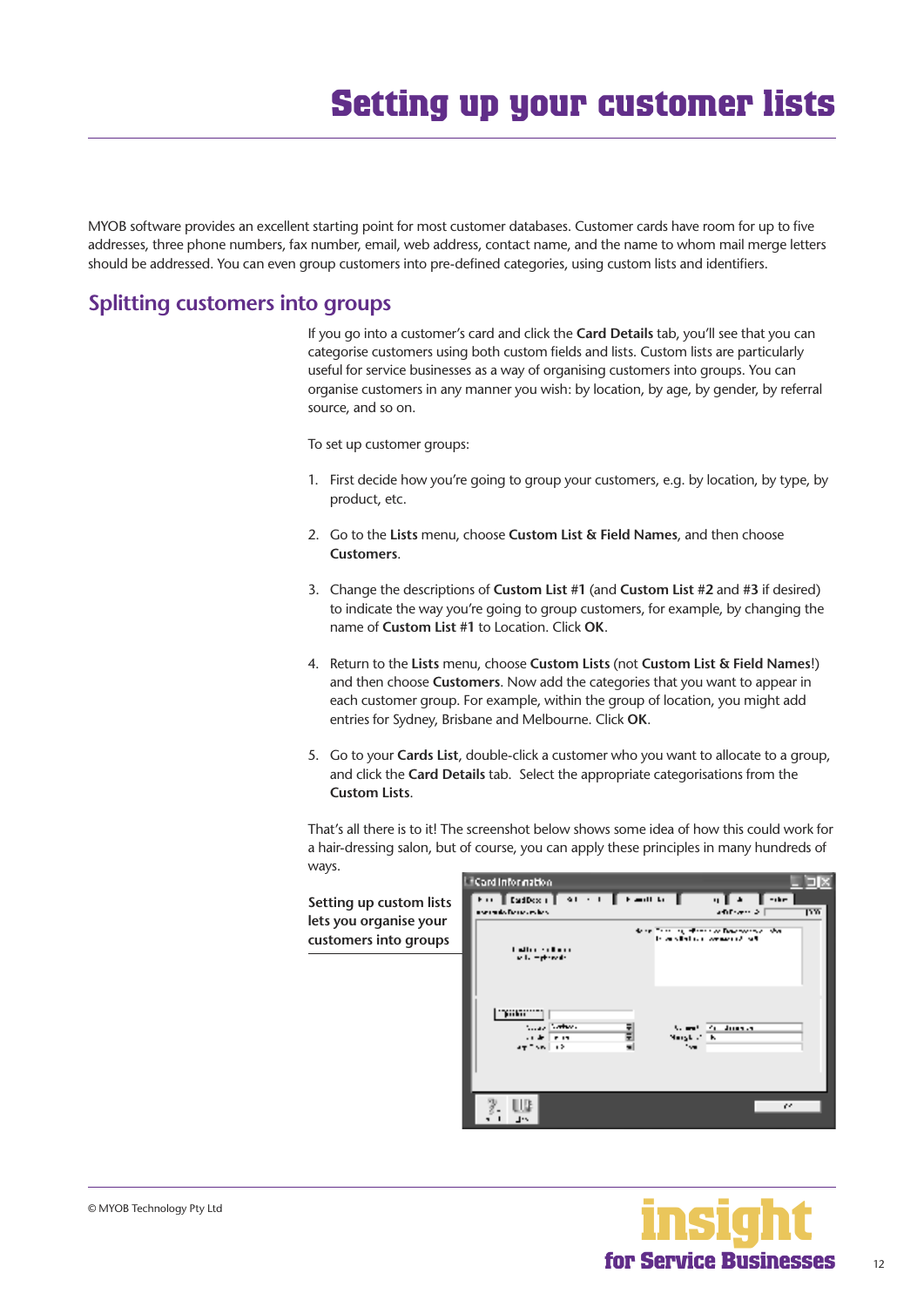### <span id="page-12-0"></span>**Maintaining an independent database**

Sometimes, service businesses need to maintain a lot of very specific information about customers and decide to set up a database separate from their MYOB software. In this scenario, work out how you can best use your MYOB software in conjunction with this database.

- Don't waste valuable time typing customer details once into your MYOB accounting software and once into an independent database. With the help of *MYOB DeveloperPack* (see **http://d2d.myob.com.au**), you can synchronise your MYOB company file with your customer database so that the exchange of information is automated, without the need for anything to be recorded twice. Email **solutions@myob.com.au** for more information.
- A simpler approach (although not as good a solution in the long-term as automatic synchronisation) is to export card information from your company file into your database, or vice versa, using the import and export commands located in the **File**  menu.
- If you're using a standard off-the-shelf software package as your independent database, you may well find that there is already a utility that you can purchase that automatically synchronises information.
- If you want to link ACT! contact manager with your MYOB software, go to **www.acttoday.com.au** and download the mLink utility.
- To link your MYOB company file with your contacts in Microsoft Outlook, go to **www.datapel.com**.

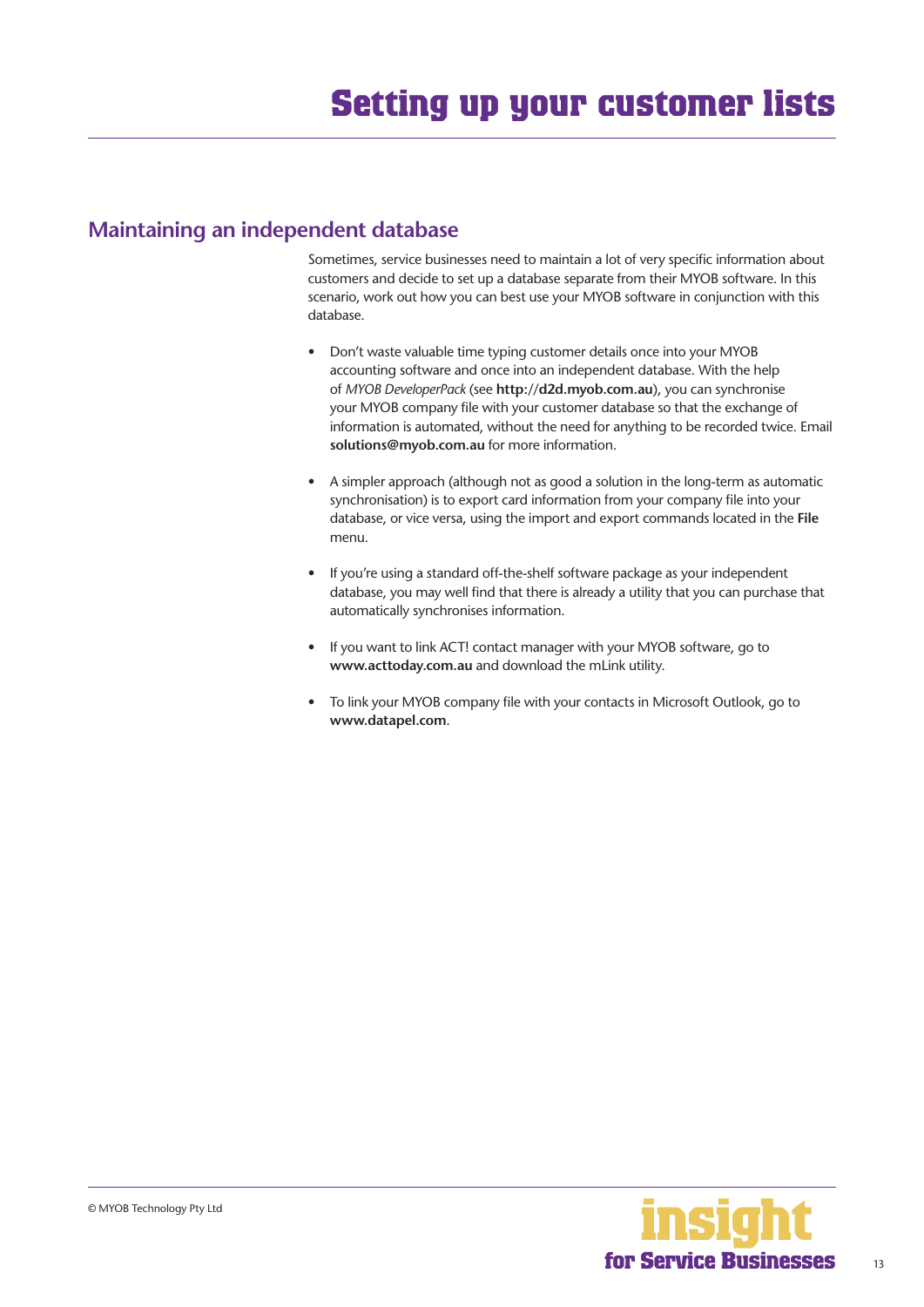<span id="page-13-0"></span>MYOB software has lots of ways to help you manage outstanding customer accounts. You can send out monthly statements, mail out reminder letters automatically, offer customers the ability to pay by BPAY® or credit card and last but not least, see what accounts are outstanding at any time, with a single click of a button.

### **Seeing how much you're owed**

From the **Sales** command centre, click the **Analysis** down-arrow and choose **Receivables** from the menu that appears, or for MYOB BusinessBasics and MYOB FirstEdge, simply click **Analyse Receivables**. You'll see a summarised Analyse Receivables report, aged as at the current date, showing the names of all customers who owe you money and how overdue they are. You can click the zoom arrows next to any customer's name to go straight to a detailed breakdown of their outstanding invoices.

### **Sending out statements for customer accounts**

To issue statements for all outstanding fees, simply go to the **Sales** command centre and click **Print Statements**. You can choose between **Activity** or **Invoice** statements.

An **Activity** statement displays the opening balance outstanding on customers' accounts as at any selected date, and lists all transactions (both invoices and payments) from that date up to the current date. An **Invoice** statement displays all invoices that have anything outstanding on them at the time of printing. It does *not* include invoices that have been paid in that current period.

To customise your statement layout, click **Print Statements** and then click **Customise**.

### **Mailing reminder letters**

Note: This feature is not available in MYOB BusinessBasics or MYOB FirstEdge.

If customers are consistently overdue with paying their account, you can use MYOB software to send automatic reminder letters, the wording of which depends on how overdue the account is.

To do this, go to the **To Do List** and click the **A/R** tab. Look at the **Overdue** column. A positive figure in the **Overdue** column indicates the number of days that the payment is overdue, and a negative figure indicates the number of days until payment is due.

Click in the **Select** column against the customers to whom you wish to send reminders, and then click **Mail Merge**. When prompted, choose a template. The templates COLL\_ 1ST.DOT, COLL\_2nd.DOT, COLL\_3rd.DOT and COLL\_FIN.DOT all refer to account reminder letters. (The first templates COLL\_1st.DOT and COLL\_2nd.DOT are relatively easygoing; the other templates become increasingly demanding!)

Select a template and click **Use Template**. Microsoft® Word will then open automatically. Complete your name and title as requested. Click **OK** and you end up with a single document, each page of which is a separate letter reminding the customers of their overdue accounts.

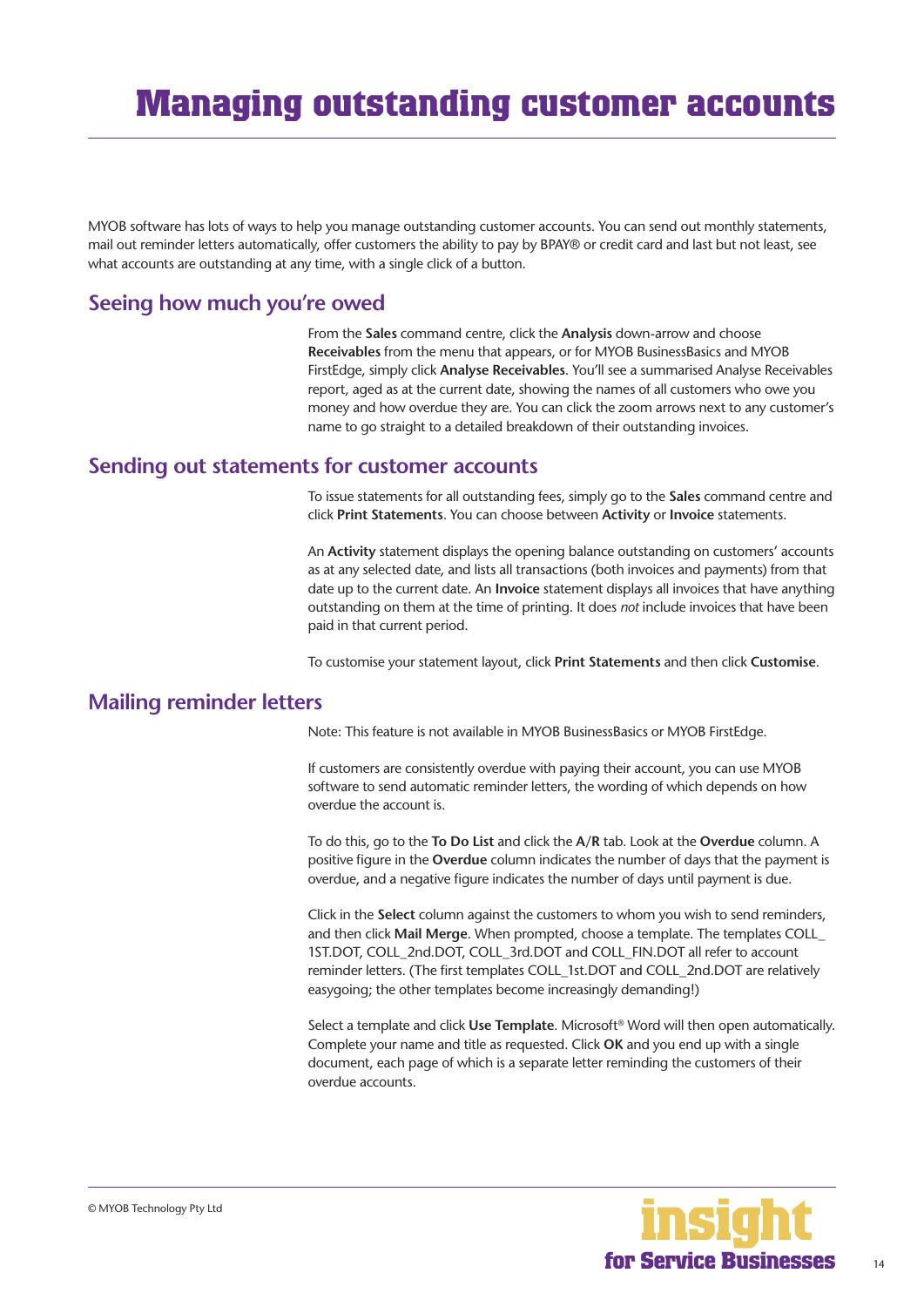# <span id="page-14-0"></span>**Managing outstanding customer accounts**

| Use mail merge<br>features to chase<br>outstanding customer<br>accounts |  |
|-------------------------------------------------------------------------|--|
| Incidentally, these<br>standard reminder                                |  |
| letters are well written,                                               |  |
| but you can adapt them                                                  |  |
| if you wish, by changing                                                |  |
| the Word templates.                                                     |  |
| You can identify Word                                                   |  |
| templates by the three                                                  |  |

letters 'DOT' at the end of their name, and you'll find these templates in the Letters folder that sits within your MYOB program folder.

### **Collecting money faster with BPAY and POSTbillpay**

By subscribing to the MYOB M-Powered<sup>®</sup> invoices, you can offer your customers the choice of paying invoices by BPAY®, Postbillpay (at all Australia Post outlets) or by credit card over the phone.

The main advantage of this service is that by providing more ways for your customers to pay you, you'll be paid quicker (it's good to be able to offer a counter-suggestion to the reply "I'll mail a cheque tomorrow"). Also, by offering these facilities you will make your business look that much 'bigger' and more professional.

For more about MYOB M-Powered invoices, see **www.myob.com.au/m-powered**/ .



**Collect money faster by offering BPAY and Postbillpay facilities**

### **Recording customer payments automatically**

If you subscribe to *MYOB M-Powered invoices*, you'll receive a daily email notification of all payments made by your customers using MYOB M-Powered invoices. The email also contains an electronic payment file that you can import into your MYOB company file to automatically record these customer payments and update your records (This feature is only available for MYOB Accounting, MYOB Accounting Plus and MYOB Premier).

BPAY is a registered trademark of BPAY Pty Ltd

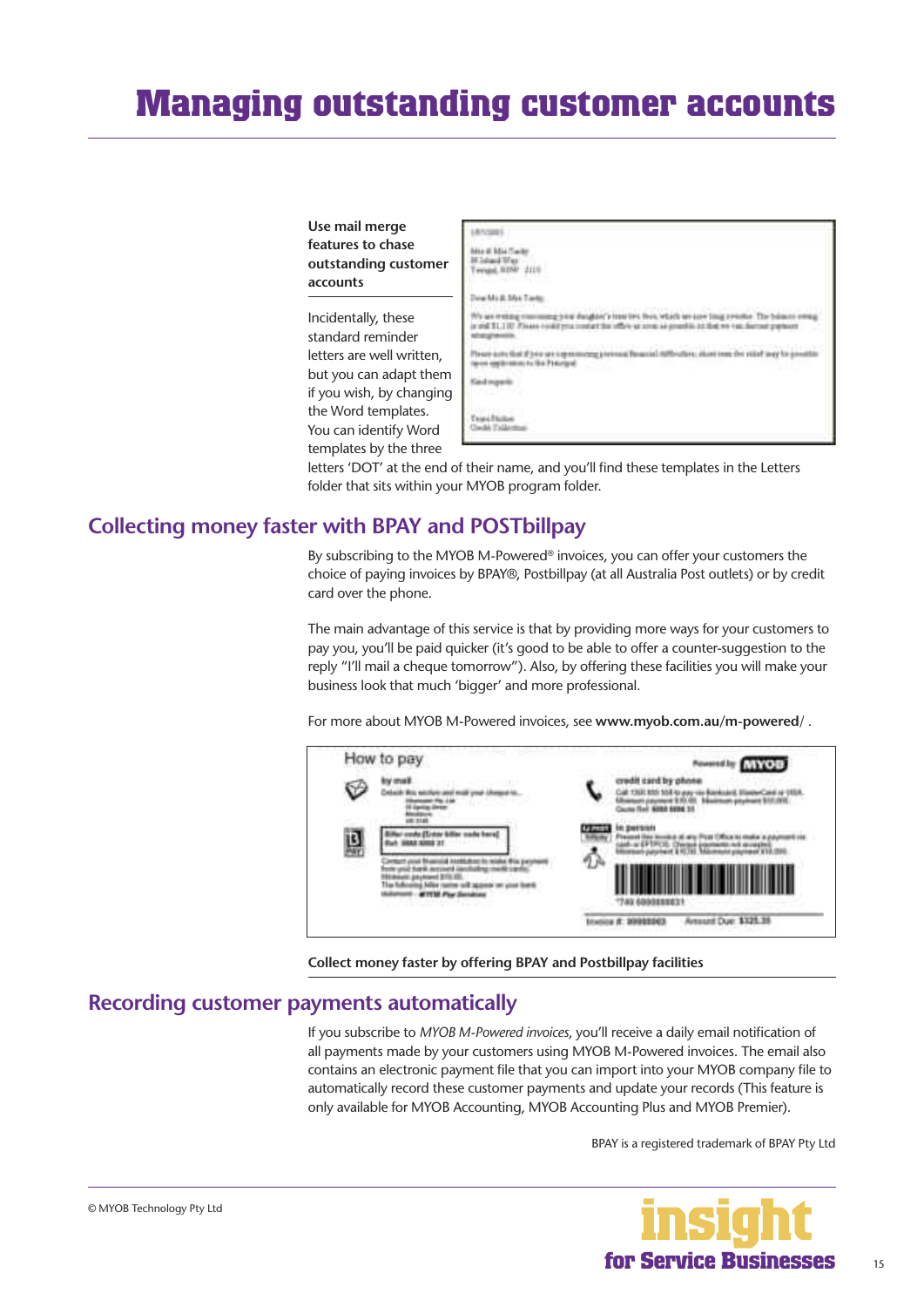# **Case Study – Lisa's Beauty Salon**

### <span id="page-15-0"></span>**Business Name: Lisa's Beauty Salon Overview: Lisa uses MYOB BusinessBasics**

Lisa runs a beauty salon from a small room attached to the back of her house. She sees about 20 clients a week, mostly for facials, manicures and waxing. She isn't registered for GST, but still finds MYOB BusinessBasics perfect for recording her income and expenses, ready for her annual tax return.

Lisa finds that BusinessBasics keeps her business more professional. She issues receipts to all clients on the spot (by printing an invoice template that she customised to look like a receipt) and uses BusinessBasics to keep track of contact details for all clients. She finds that BusinessBasics is handy for keeping track of what rates each client pays, and likes to see how much each client spends with her every year.

Lisa's record-keeping is still a little bit chaotic, with business and private spending split across a mound of cash receipts, cheques and (the bane of her existence) numerous credit cards. However, she's found that she can minimise the time it takes to prepare for tax by downloading cheque account and credit card transactions from the internet direct into BusinessBasics. All she does then is zoom into transactions, fix up the account codes and record them.

On a more personal note, BusinessBasics has helped Lisa take control of her finances in a way that had always eluded her up until now. She can calculate how much money she earns each week and make sure she's earning enough to cover her expenses (and even work away at her credit card debt, bit by bit…).

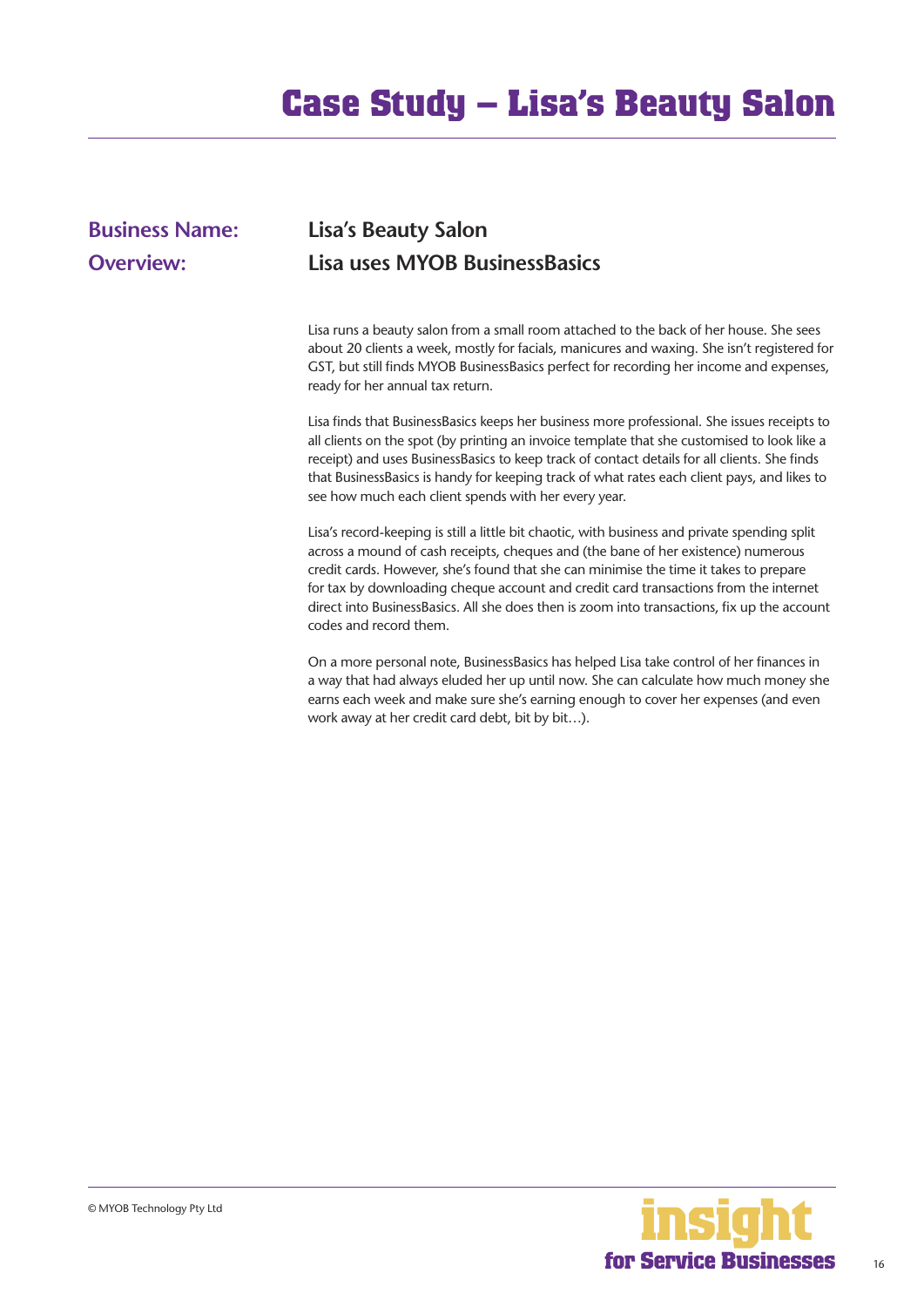<span id="page-16-0"></span>The simplest way to record expenses, suitable for most service businesses, is to go to the **Banking** command centre and click **Spend Money** (or, for MYOB BusinessBasics and MYOB FirstEdge, go to the **Bank Register** and select Spend Money as the transaction type).

An alternative way to record expenses, suitable for larger businesses, is to enter all supplier invoices in the **Purchases** command centre when you receive them. Later, these invoices are paid using the **Pay Bills** function. (Note that purchases aren't available in MYOB BusinessBasics or MYOB FirstEdge.) This method works well if you have a substantial amount of accounts to be paid each month and you want to keep tabs on how much you owe, but by its very nature is a more complicated way of working.

### **Recording expenses**

To record an expense,

- 1. Go to the **Banking** command centre and click **Spend Money**. (Or, if you're using MYOB BusinessBasics or MYOB FirstEdge, go to the **Command Centres** menu, choose **Banking** and then **Spend Money**.)
- 2. Click the **Pay from Account** button in the top-left and select your bank account, or, if you plan to make this payment online, click **Group with Electronic Payments** (not available in MYOB BusinessBasics or MYOB FirstEdge).
- 3. For cheques, enter the cheque number in the **Cheque No.** field. For other transactions, such as credit card debits or electronic payments, simply ignore the **Cheque No.** field.
- 4. Enter the date and amount, and in the **Card** field, enter the name of the person you are paying. If you've never paid this person before, you'll see a list of cards, asking you to select one of them. Either double-click on a name to select it from the list or click **New** to create a new card.
- 5. Write a brief description in the **Memo** field, if desired.
- 6. In the **Acct#** column, specify which account this expense should go to.
- 7. Check the **Amount** is correct. Usually, this amount includes GST, assuming you've marked the **Tax Inclusive** box on the top-right.
- 8. Fill in the **Job** column if you want to track expenses by particular projects or cost centres. Otherwise, leave this column blank.
- 9. If you want to include additional information about this transaction, do so in the additional **Memo** column that appears next to the **Job** column.
- 10. Fill in your **Tax** code, double-check the tax total (this calculates automatically), then click **Record**.

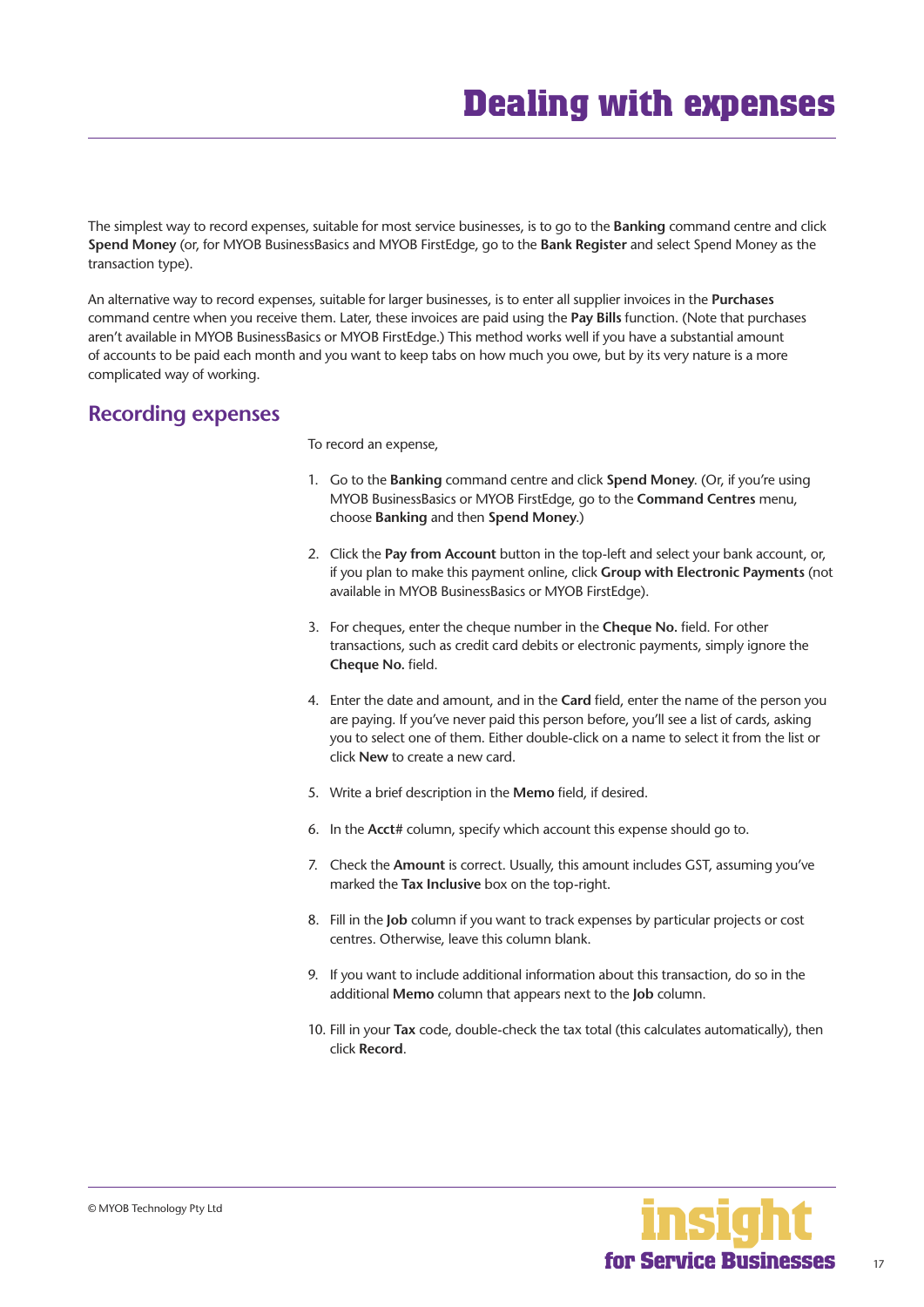## **Dealing with expenses**

<span id="page-17-0"></span>

Here's how to record a purchase:

- 1. Go to the **Purchases** command centre and click **Enter Purchases**.
- 2. Click **Layout** and select either Item or Service as your layout.
- 3. Fill in the supplier name and if required, enter the purchase order number.
- 4. Check the date and enter the supplier's invoice number in the **Supplier Inv#** field.
- 5. For item invoices, enter the **Quantity**, **Item Number** and check the **Price**. Enter each line one at a time, making sure the final total tallies.
- 6. For service invoices, choose your allocation account in the **Acct#** field. Don't worry about detailed descriptions, as they're usually not necessary. A general description such as 'materials' does just fine.
- 7. Make sure the GST total matches with your supplier invoice and click **Record**.

### **Paying suppliers electronically**

MYOB M-Powered® payments enable you to make electronic payments to your suppliers directly from your MYOB software. Once you subscribe to this service, you can use your MYOB software to record payments in your company file and then transmit these payments electronically using a secure link. The M-Powered Services Centre, accessible from any command centre, monitors the progress of all payments and, at your request, emails or faxes remittance advices direct to your suppliers.

If you pay more than five suppliers per week, M-Powered payments are well worth the fees. If you were to put a value on your own time (or on your bookkeeper's time) and calculate how long it takes you to pay a supplier (including writing a cheque, printing a remittance advice,

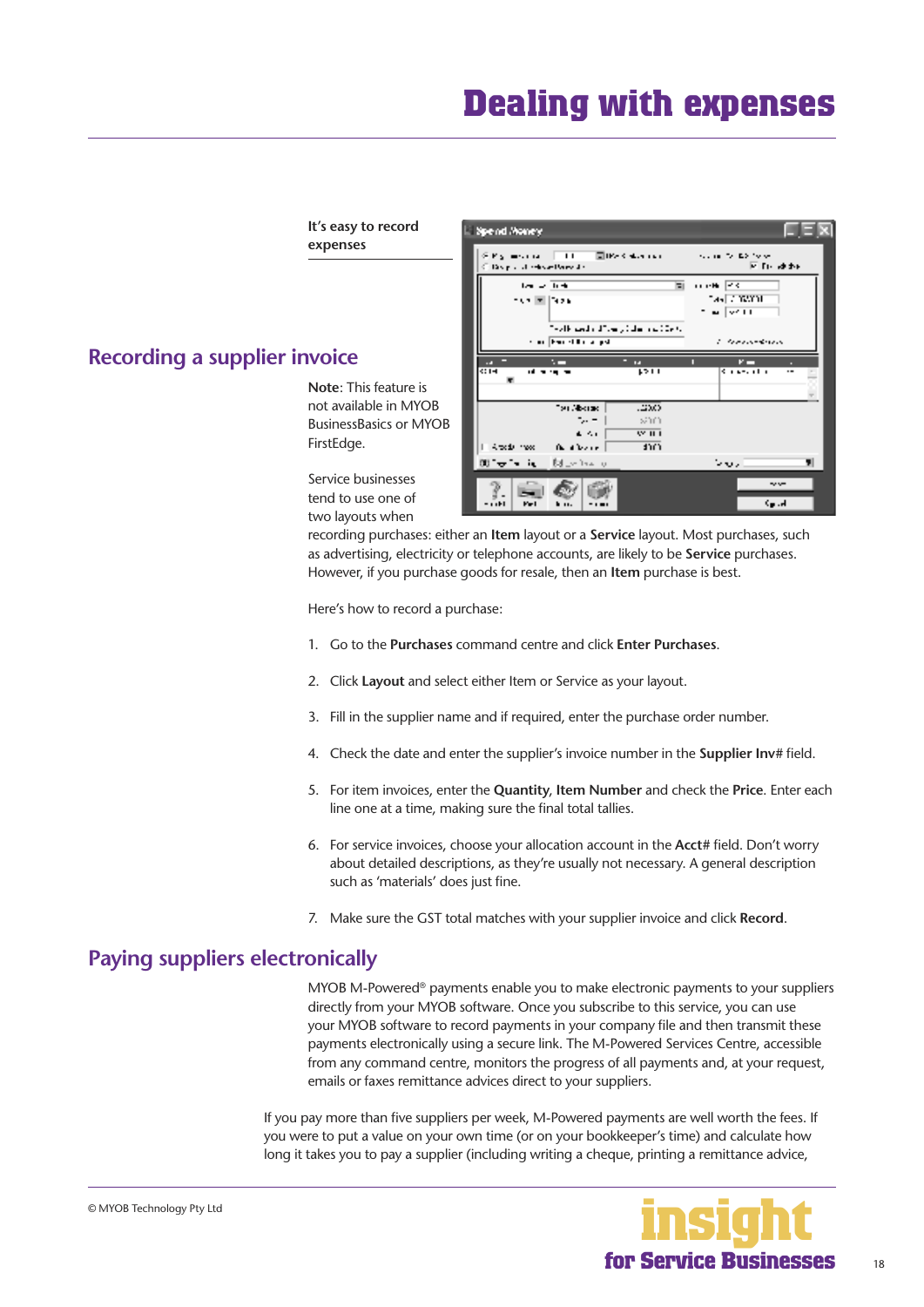writing their address on an envelope, entering the payment into your MYOB company file, and so on) as well as the costs (the envelope, the stamp, the petrol to the post office, etc.), then chances are that paying a supplier is much more expensive than you think.

M-Powered payments offer other benefits too, although these are somewhat less tangible. You can schedule payments to be made at future dates, ensuring that suppliers are paid on time, even when you're away from the business. Payments are more secure, as you pay directly from your account into your supplier's account (whereas cheques are more prone to fraud or getting lost in the mail). Finally, the M-Powered Services Centre keeps track of all online payments, including when payments are sent, when they're processed, if they fail due to insufficient finds, and so on.

To subscribe to M-Powered payments, all you have to do is click the **M-Powered Services Centre** icon that appears on the bottom-right of every command centre. (Note that M-Powered payments are only available for MYOB Accounting v14, MYOB Accounting Plus v14 and MYOB Premier v8.)

For more information about M-Powered payments, including how to subscribe and current pricing structures, see **www.myob.com.au/m-powered**/ .

#### **Organising petty cash (if you have a petty cash tin)**

The method described here works best if you have an office with a petty cash tin, and more than one person takes money out of the tin. However, if you don't have a petty cash tin but end up paying lots of little cash expenses directly from your own pocket, see the method listed in *[Organising petty cash \(if you have a wallet full of receipts\) on page 20](#page-19-0)* .

- 1. Start off with a float, say \$200. Write a cash cheque for this float, and allocate this cheque to an asset account called 'Petty Cash'. If you don't have an account by this name already, create one now, remembering to select **Bank** as the **Account Type**.
- 2. Whenever staff take money out of the tin, get them to give you a receipt in exchange. Store these receipts in the tin.
- 3. Add up the receipts and work out which expense categories they belong to. Then go to the **Spend Money** window but this time *change the bank account* at the top to read Petty Cash**.**
- 4. Complete the payment, allocating it across several Allocation Accounts and several Amounts. Click **Record**  when you're done.

**Organising petty cash using a petty cash tin**

| <b>Historica</b>                                                                               |                                              |                                                             | <b>TER</b> |
|------------------------------------------------------------------------------------------------|----------------------------------------------|-------------------------------------------------------------|------------|
| ④ Tell and work [ 村 K ] [ 夏 Telj Suit<br>бон активно день                                      |                                              | District (SCD)<br>E ek                                      | $\sim$ 1   |
| tin e literatur.<br>nye ⊡ ToeCar                                                               |                                              | Dear miteer:<br>Case (SEMIC 2002)<br>vrus III 100           |            |
| leave the company of the                                                                       | and the control form in a single large       | Consection de                                               |            |
| <b>Support</b><br>$\overline{1}$<br>: 0<br>.<br>.<br>$-711$<br>Settlement <del>de</del><br>-55 | <b>CALL</b><br>्राज<br>99 H<br>se i<br>متعاد | Kz.<br><b>TOM</b><br><b>Fair 15.</b><br>han b<br>ы,<br>Kana | л.         |
| de rock, rel<br>Te-see<br>TAJNEL.                                                              | .1900<br>$-0.5$<br>45%                       |                                                             |            |
| ≐ b- m<br><b>College</b><br>նիներ թվար (փկանու≟չ                                               | 111                                          | Sago, The Orio                                              |            |
| <b>Fig. 17</b><br>и.<br><b>Kansen</b>                                                          |                                              | mi, I<br>Len a                                              |            |

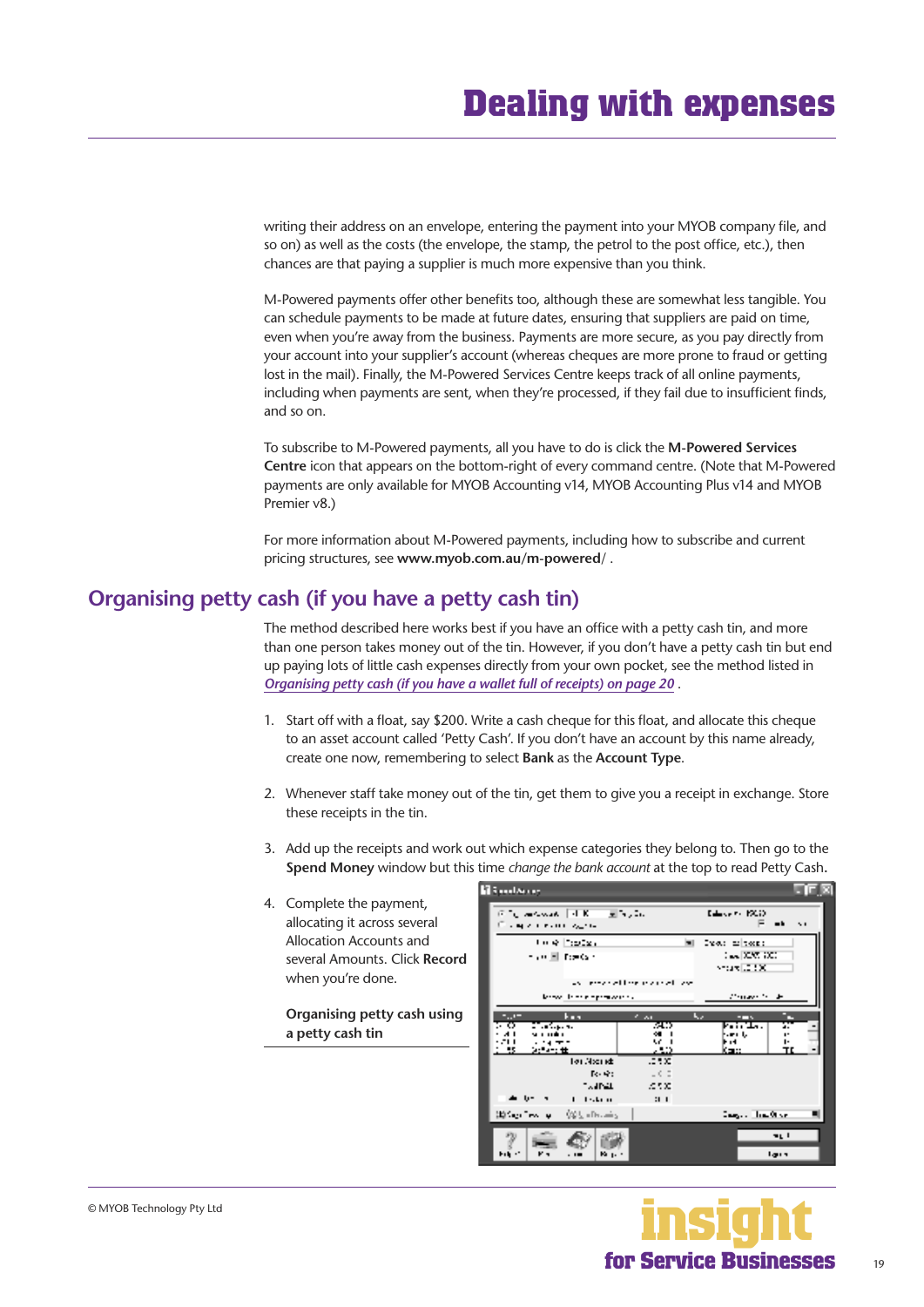When funds in the tin get low, write out a cash cheque to top the tin back up to its original float value. For example, if you have a \$200 float but there's only \$4.50 left in the tin, write out a cash cheque for \$195.50. Allocate this cheque to Petty Cash.

### <span id="page-19-0"></span>**Organising petty cash (if you have a wallet full of receipts)**

If you don't have a petty cash tin, but end up paying lots of cash expenses directly from your own pocket, you'll find the following method works best.

- 1. Pile these receipts into their various categories and then, with a calculator, add up the value of each pile of receipts. You might end up with \$40 worth of receipts for stationery, \$50 for postage, \$15 for travel and so on.
- 2. Go to the **Spend Money** window and select Petty Cash as your bank account in the top left corner.
- 3. Enter the total value of all these receipts added together as the **Amount**.
- 4. Split the transaction across the appropriate expense accounts, writing individual memos on each line, if desired.

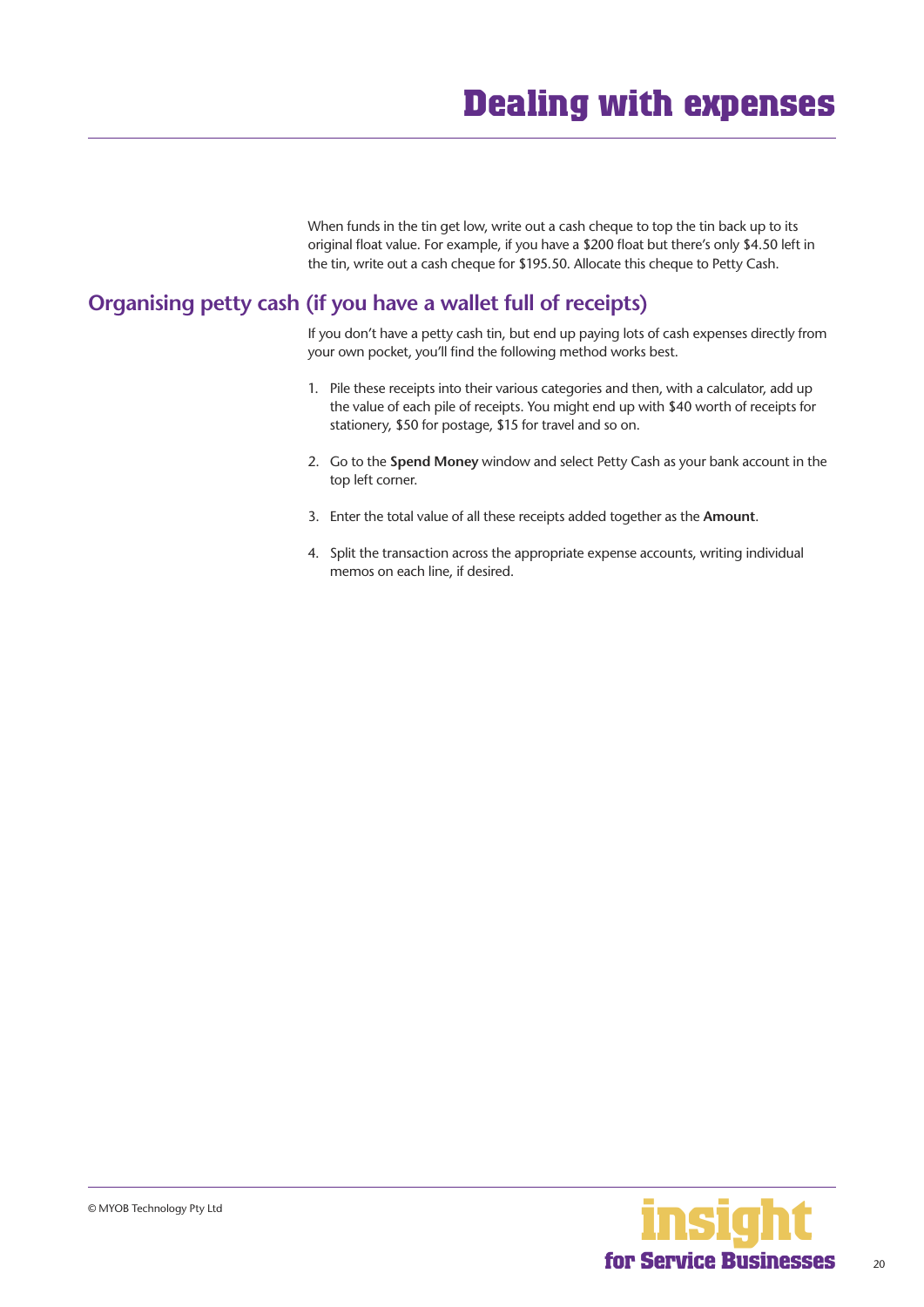<span id="page-20-0"></span>If your business buys items for resale to customers, then MYOB software can help streamline sales, customer receipts and ordering. The solution is to set up all items that you buy or sell in the **Items List**. You can also set up items if you rent out equipment to customers as a service, so that you can track what's currently out on rental, who's got what, and how much they need to pay.

### **Setting up inventory for things you buy and sell**

Many service businesses buy items for resale to customers (hairdressers buy and sell hair products; training companies buy and sell training materials; landscape gardeners buy and sell plants). MYOB software makes it easy for you to bill customers for these items, as well as tracking the income and expenditure from sales.

The simplest approach is simply to set a description and price for each item in the **Items List**. When you create these items, mark the **I Sell This Item** checkbox only (not available in MYOB BusinessBasics or MYOB FirstEdge), and select an income account such as "Income – Plants". This way you can raise customer invoices easily and efficiently and if desired, generate sales reports for each item sold.

The more complex approach is to keep track of quantities on hand, so that you record every unit bought and sold (not available in MYOB BusinessBasics or MYOB FirstEdge). When you create these items in the **Items List**, you click **I Sell This Item**, **I Buy This Item** and **I Inventory This Item**. This approach is more time-consuming than simply tracking what you sell, but proves to be an efficient way of monitoring stock levels, generating re-orders and keeping an eye on costs.

### **Providing rental services for equipment**

If you rent out lots of equipment, you will almost certainly need to maintain an asset register of some description, and possibly also calculate depreciation. MYOB AssetManager Pro is a special program designed to do just this, enabling you to keep organised records of all assets (along with details of location and maintenance schedules), as well as calculating monthly and annual depreciation. (Incidentally, many businesses use MYOB AssetManager Pro for cataloguing *all*  their assets, not just the equipment they rent to customers.)

To find out more about MYOB AssetManager Pro, visit **www.myob.com.au/products/** .

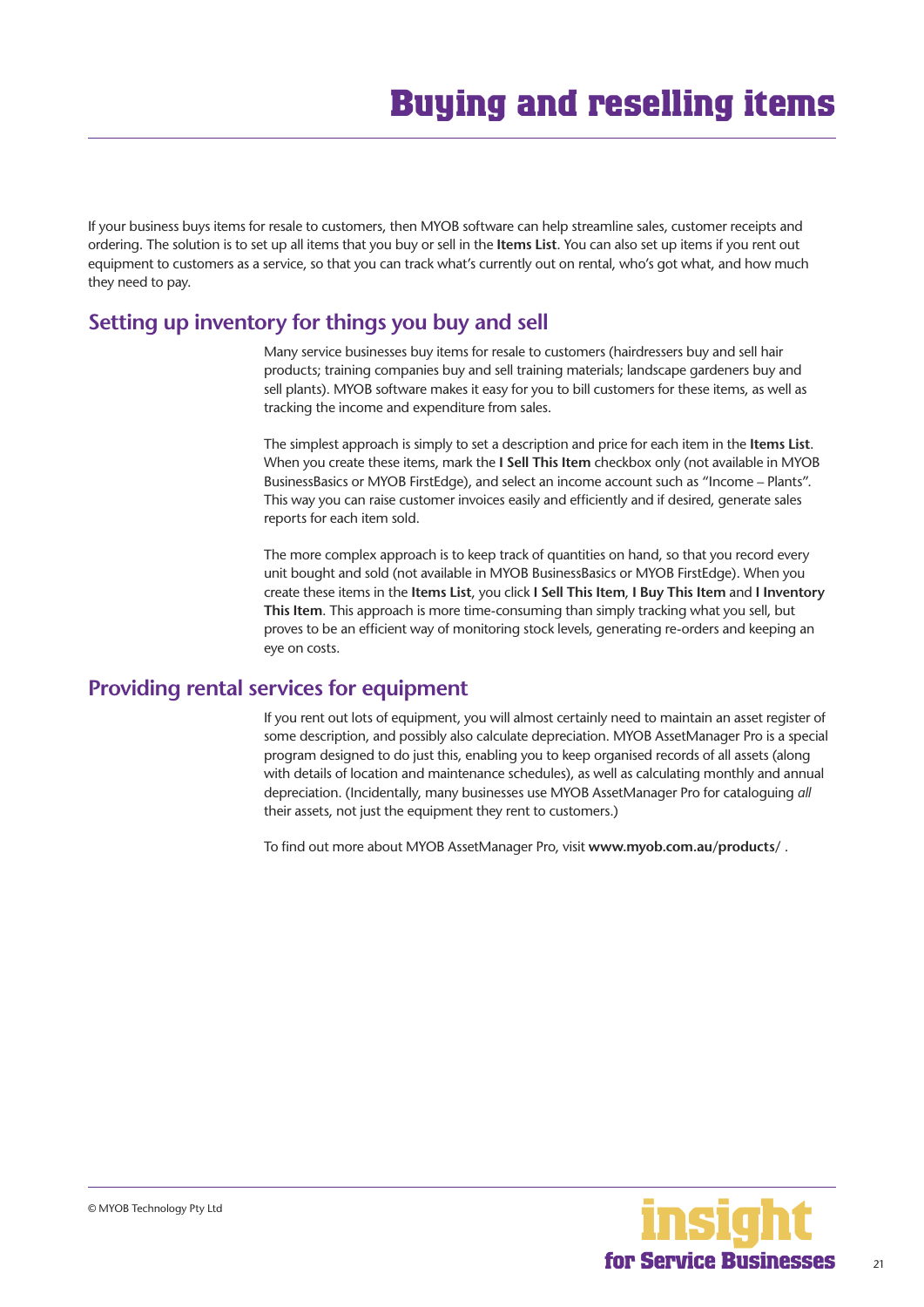# **Case Study – Bush Designs**

### **Overview: Linda is an architect and designs simple kit homes and timber homes, using recycled materials wherever possible. She has five employees and runs MYOB Accounting Plus.** Linda's business has been extraordinarily successful. Starting only three years ago working from home, Linda's kit homes instantly found their niche and before long, she was getting orders from all around Australia. Linda has been very fortunate in that her brother is an accountant, and he set her up with MYOB Accounting Plus right from the start. Before long, Linda found that MYOB was an essential business tool, not only keeping track of her accounts, tax, GST and payroll but also maintaining a vital reference of customer and supplier names, details and buying history. To cope with the rapid growth, Linda uses the budget features in MYOB Accounting Plus, sending budgets from MYOB into Excel every month and carefully examining where actual results vary significantly from forecasts. The kit homes require major expenditure up front and so, over time, Linda has adapted her budgets to incorporate movements of cash such as loans and large customer payments, helping her to see in advance when cash is going to run short.

<span id="page-21-0"></span>**Business Name: Bush Designs**

Linda also uses the MYOB software's job features to divide her business into two cost centres (the kit homes and the individual consultations). She's discovered that although the kit homes generate by far the most income, the associated expenses tend to blow out. Surprisingly, her modest consulting work is subsidising the kit home part of her business. She is now refining her business model, hoping to make both cost centres profitable within the next 18 months.

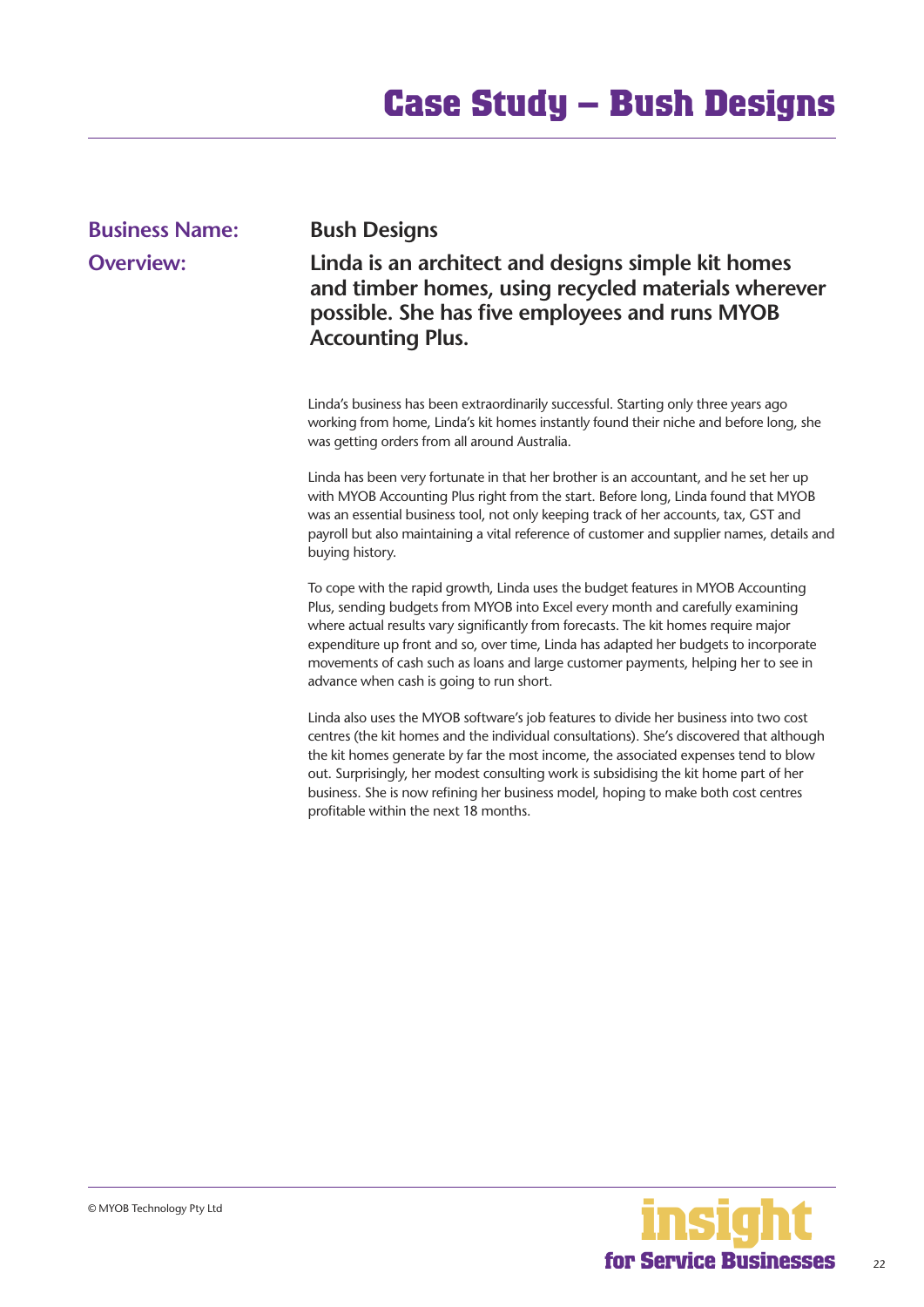<span id="page-22-0"></span>Many service businesses find that they need to analyse financial information in more detail than a basic Profit & Loss report can offer. Maybe they want to report on a specific job, see how much each department is costing to run, or set up budgets for major projects. All of this is possible (and even quite easy!) using the jobs and categories features.

The idea of jobs and categories is that every transaction can be coded in several different ways. For example, in the **Spend Money** transaction below, the **Card** shows the name of the supplier; the **Allocation Account** shows the type of expense, the **Job** column shows the project code and the **Category** shows the location.

**Use jobs and categories to analyse profitability** 

### **Analysing profitability of departments, courses or fund-raising ventures**

Most service businesses don't have individual jobs per se, but nonetheless find the jobs feature very useful. If you have different cost centres, departments or projects, you can set up jobs for each one. Here



are some ways in which different service businesses take advantage of jobs:

- A personal trainer allocates a job number to each of the courses he runs, so that at the end of each year, he can analyse the income and profitability of each one.
- An adventure company has a mix of corporate and high school work. By treating each type of work as a separate cost centre, and allocating expenses appropriately, they analyse the profitability of each part of their business.
- A landscape gardener takes on major design projects throughout the year and analyses the profitability of each project by allocating a job number to each one.
- An artist occasionally receives large commissions for major works or sculptures. She gives each large commission a job number so she can keep track of all income and associated expenses.

By analysing how much money you're making (or losing!) on everything you do, you can fine-tune operations so you know how each job or project is progressing or whether individual cost centres are meeting their budgets.

To create a new job, go to the **Lists** menu, choose **Jobs** and then click **New**. Enter a **Job Name**, **Job Number** and a short description, if required. This is usually enough information to get started (additional fields such as **Start Date**, **Finish Date** and **Manager** aren't essential). Click **OK** to return to the **Jobs List**.

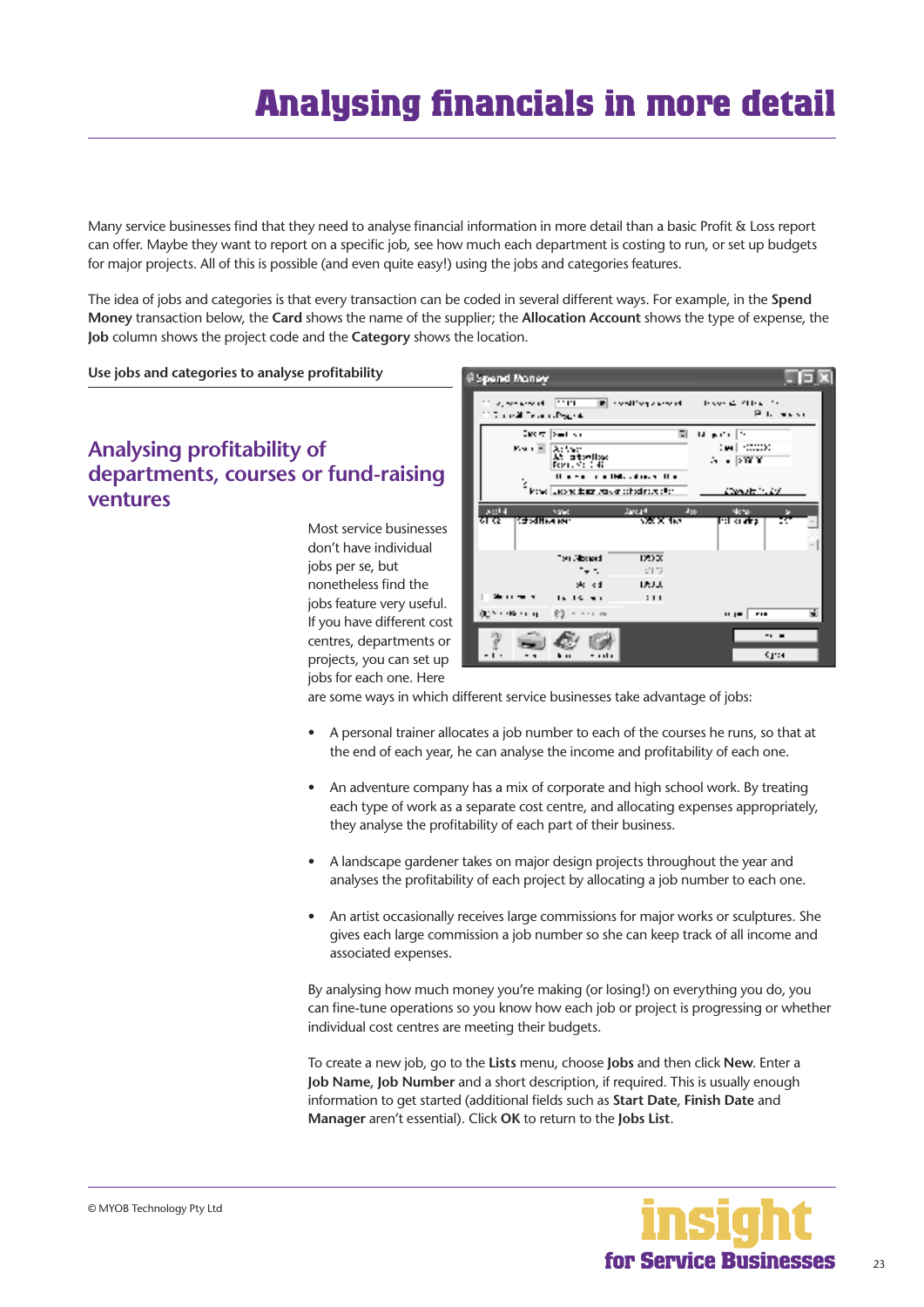### <span id="page-23-0"></span>**Analysing profitability of different divisions or locations**

Categories (available in MYOB Accounting, MYOB Accounting Plus, MYOB Premier and MYOB AccountEdge only) offer an additional level of analysis and are ideal for tracking the performance of different locations or divisions. For example, an interior design company that has offices in three locations might use categories to track the performance of the business in each location.

If you're unsure of whether to use categories or jobs for something, bear in mind that you can split a single transaction across several jobs, but you can't select more than one category for a single transaction.

To turn on category tracking, go to the **Setup** menu, choose **Preferences** and then click the **System** tab. Mark the **Turn on Category Tracking** checkbox. If you want the selection of a category to be mandatory for every transaction, select **Required**, rather than **Not Required**, from the drop-down list.

Next, go to the **Lists** menu, choose **Categories** and then click **New**. Enter a **Category** 

**ID**, **Category Name** and a short **Description**, if required.

**Categories are an additional way to track cost centres or departments**



### **Creating new reports**

If you find that you're regularly sending reports into Excel and

then manipulating the information, it may be worth commissioning a custom report. Custom reports extract key information out of your MYOB company file and re-organise this information in a spreadsheet, word processor or database (depending on your preference and the complexity of information required).

There are several ways to generate custom reports:

Probably the most practical approach is to contact an MYOB Certified Consultant who has skills in writing custom reports. Most custom reports only cost a few hundred dollars to write, which is very cost-effective considering the programming skills and development software required. See **www.myob.com.au/support/ccmembers/** for a list of MYOB Certified Consultants.

On the other hand, if you're interested in learning some of the more advanced features of Microsoft Excel and Word, then you'll find that *MYOB ODBC Direct* (see **http://d2d.myob.com.au**) opens doors to creating a varied range of simple reports. MYOB ODBC enables a 'one-way' extraction of data from your company file, meaning that other applications such as Microsoft Word, Microsoft Access, Crystal Reports and Filemaker Pro can 'see' the data in your company file, extract it into their own format, and then manipulate it through queries.

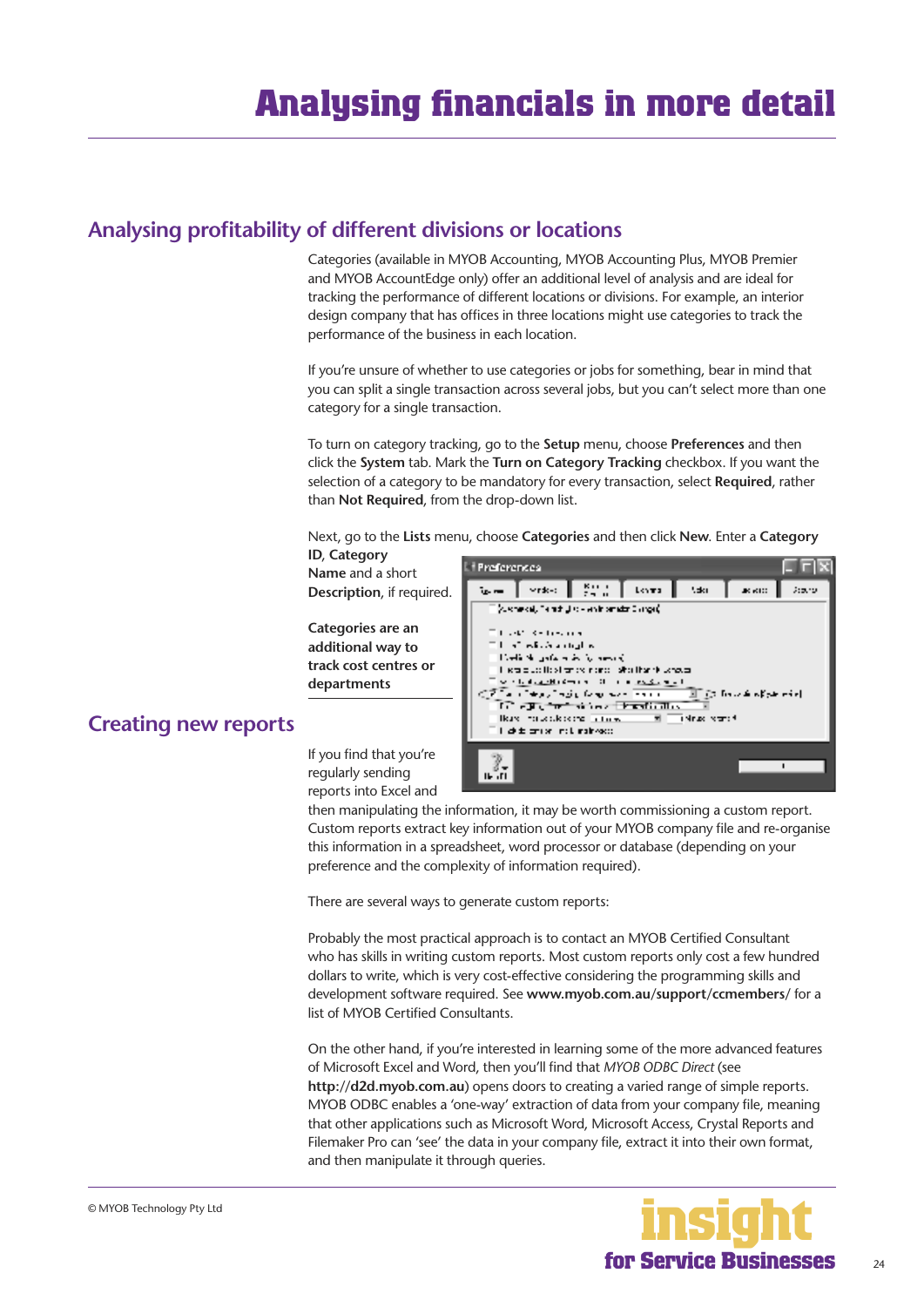*MYOB ReportWriter* (see **www.myob.com.au/products/reportwriter**) relies on a custom version of ODBC Direct to help you generate your own custom reports, working with the data in your MYOB company file. Although MYOB ReportWriter facilitates the learning process for fledgling programmers, you'll need some understanding of relational databases and of the MYOB company file structure.

*MYOB BusinessAnalyst* functions as an intelligent viewer for ReportWriter reports (see **www.myob.com.au/products/**), meaning that you can enjoy the benefits of custom reports without having to purchase MYOB ReportWriter or DeveloperPack. In a way, BusinessAnalyst is like working with lego: once you have a pile of blocks, you can move them around and manipulate them. Building reports becomes easy, even fun. However, if a new block is needed (a different kind of report, drawing on different data), then you have to ask the 'factory' (ReportWriter) to do it for you.

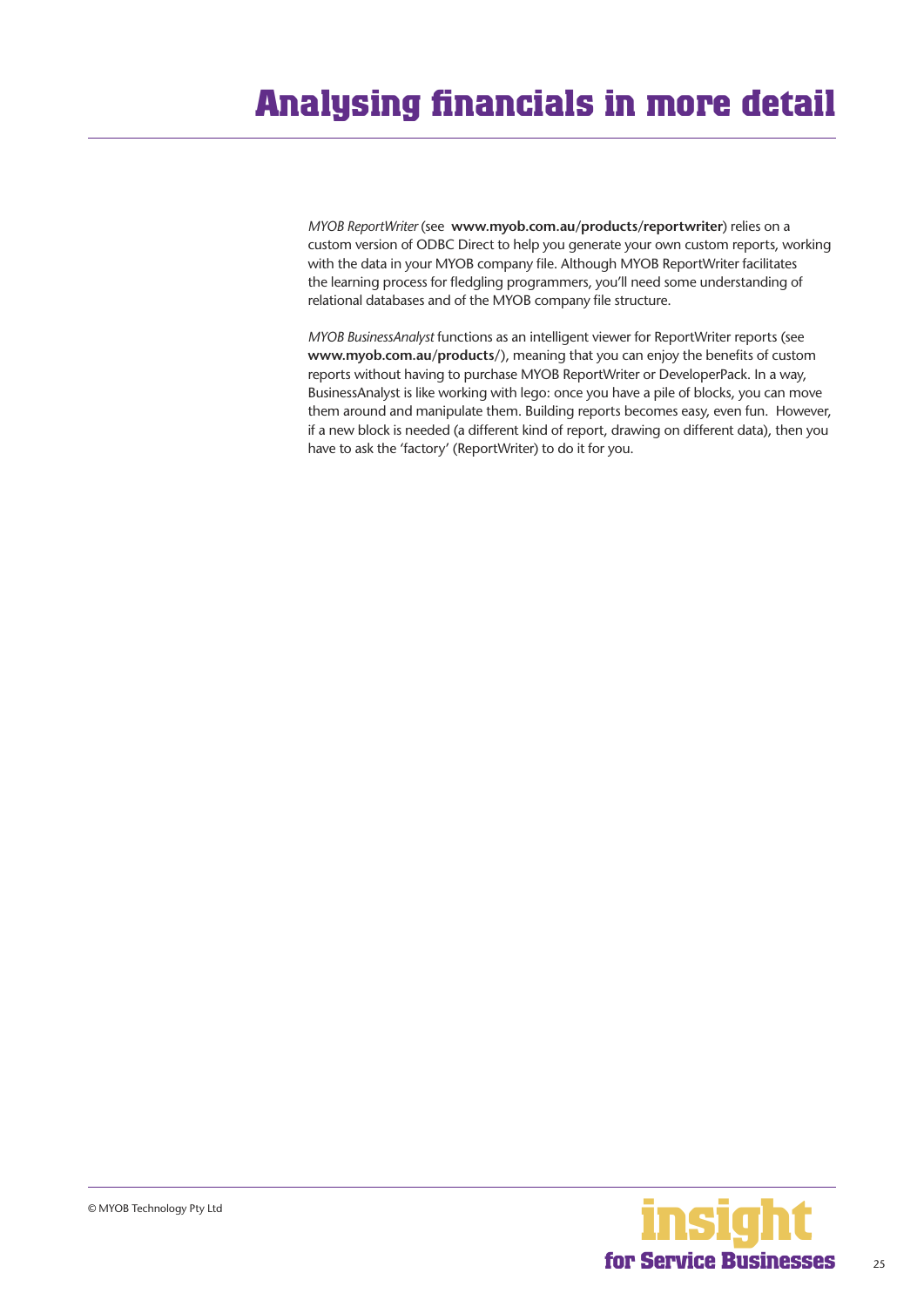<span id="page-25-0"></span>One of the most significant expenses for most service businesses is wages. This being the case, it makes sense if you can not only make your weekly payroll process as efficient as possible, but, from a management perspective, generate payroll management reports summarising total spending for each employee and pay category.

MYOB Accounting Plus, MYOB Premier and MYOB AccountEdge all offer integrated payroll management.

### **Reporting on payroll expenses**

One of the first ways to analyse payroll totals is to separate wages into lots of categories, rather than reporting it as one lump sum. (This tip assumes that you have MYOB Accounting Plus, MYOB Premier or MYOB AccountEdge and that you're using the payroll features.)

Start off in the **Accounts List** window and create separate wage expense accounts for each major wages category in your business. For example, a business might have 'Admin Wages', 'Bookkeeper Wages', 'Salesperson Wages', and 'Management Wages'. Remember that you can create **Header Accounts** and **Detail Accounts** in your **Accounts List**. Wages can be a **Header Account**, and the different types of wages can be **Detail Accounts** underneath.

Next, review the **Wages Expense Account** in the **Wages** section of each employee's card. Change these accounts so they reflect the detailed categories you just created in the Accounts List. For example, you might change the **Wages Expense Account** for a cleaner from 'Wages Expense' to 'Wages Cleaning'.

Having completed this setup, you'll find that Profit & Loss reports, Budget reports and Job Profit & Loss reports will all include detailed reporting on wage expenses.

### **Analysing payroll percentages**

One big advantage of setting up wages accounts in detail is that you can analyse each type of wage expense as a *percentage* of income. Percentages can be more meaningful than dollar figures, for it is easy to know in your head that your income rose last year and so did your wages bill, but it is not so easy to know in your head whether the wages rose in proportion to your income!

The most useful analysis reports are the *Profit & Loss Percent Sales Analysis* report and the *Profit & Loss Year to Date* report. As well as this, you can use the *Profit & Loss Last Year* to see the *dollar* differences between this year and last year, or you can use the *Profit & Loss* 

*Budget Analysis* report to monitor whether your total wages costs are falling within budgets each month.

**The Profit & Loss Year to Date report is excellent for financial analysis** 

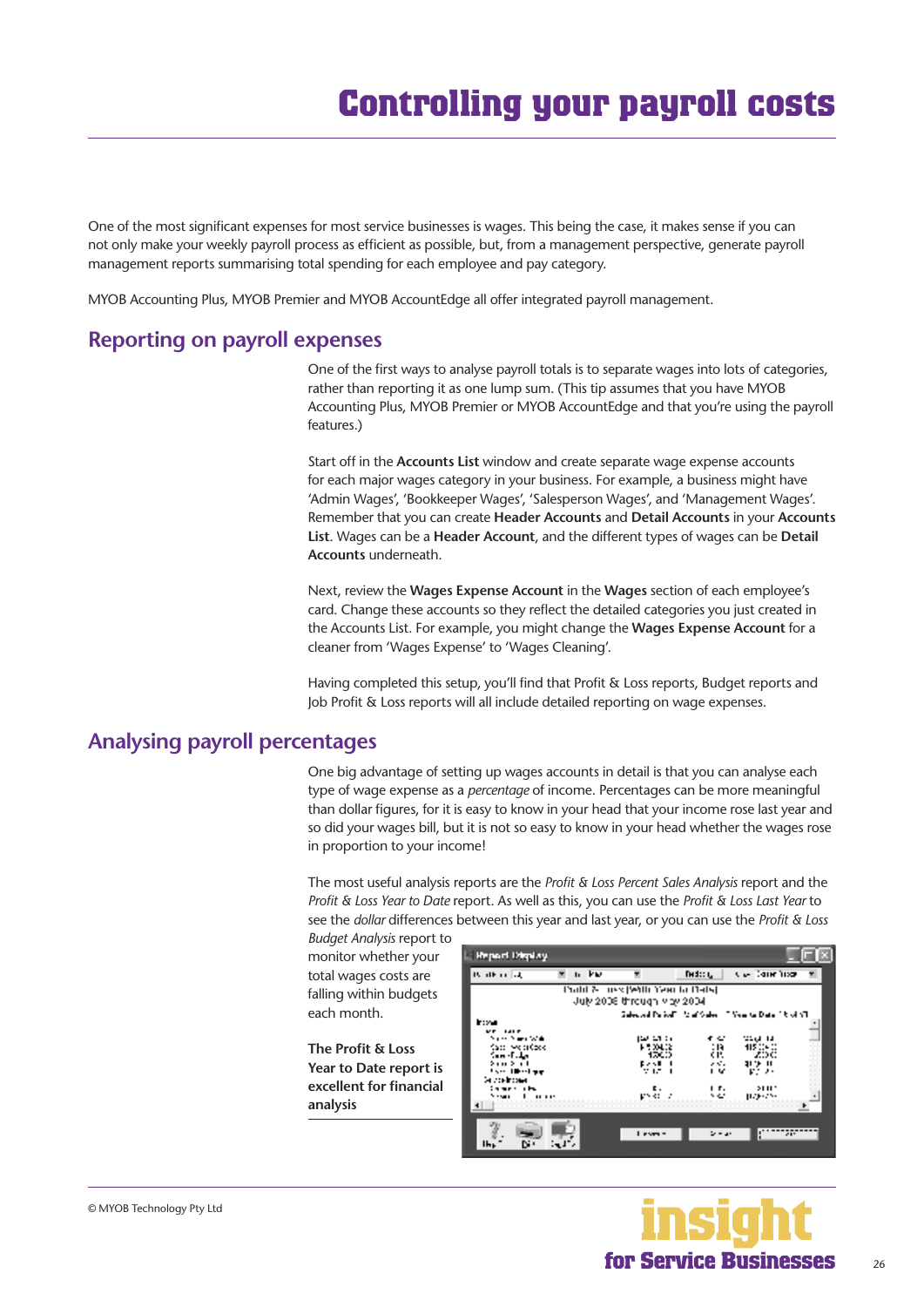Discuss these percentages with other service businesses similar to yourself, either through your industry association or by visiting **www.cchbenchmarking.com.au** . This comparison will demonstrate how your business performs when compared to others, and you can monitor this percentage on a monthly and yearly basis. If wages are taking an ever increasing percentage of your income, or if wages costs are much higher than they ought to be for your industry, use this information to evaluate where inefficiencies might be occurring.

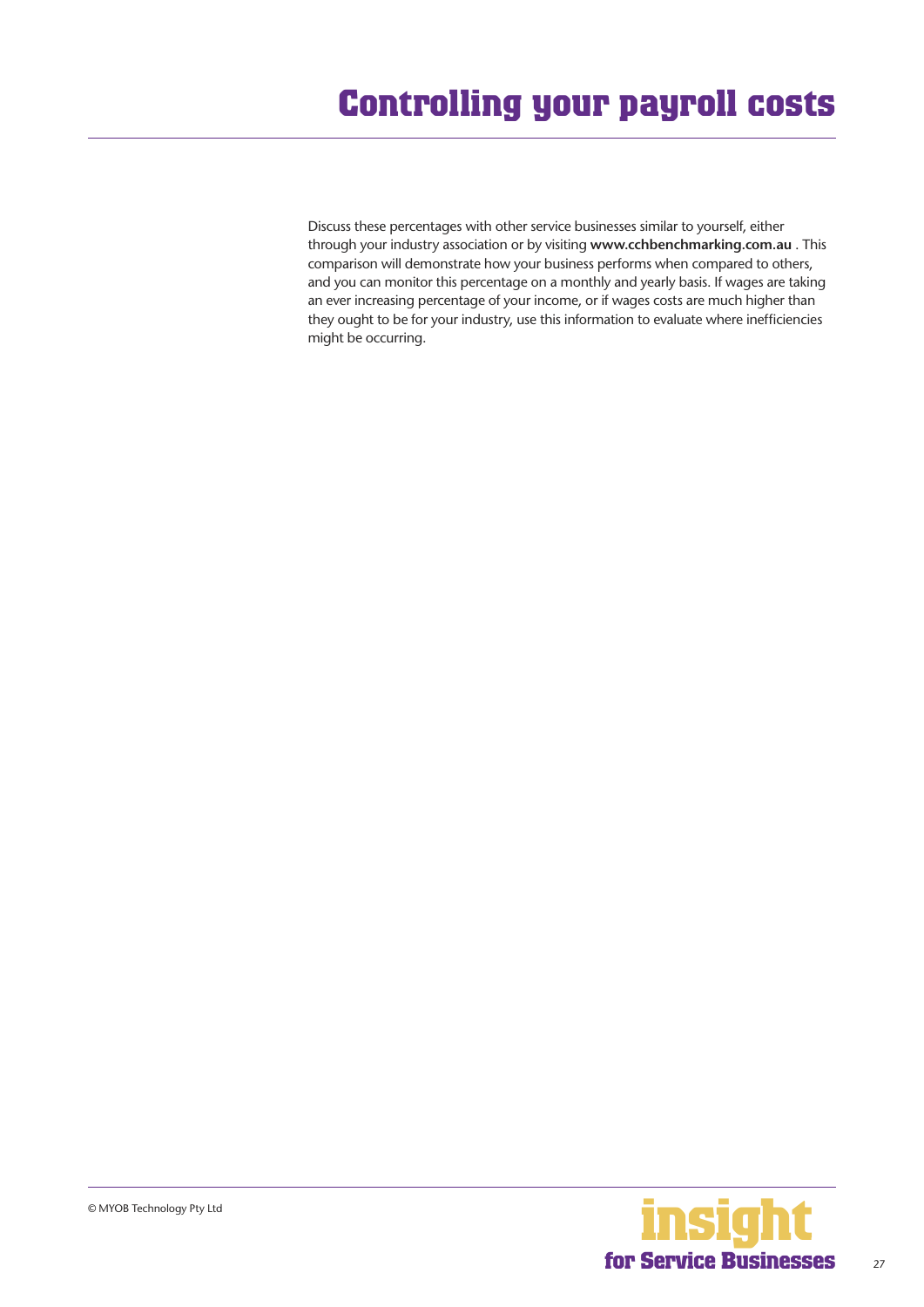# **Managing GST**

<span id="page-27-0"></span>MYOB software makes accounting for GST about as easy as something so complex could be. So long as you record all your transactions and allocate the right tax code to each one, there's not a great deal that can go wrong. The main thing to remember is to allocate the right tax code when recording transactions. This done, everything else should fall into place.

### **Recording GST on income and expenses**

Whenever you record a transaction, you can choose whether to enter the amount as tax-inclusive or tax-exclusive by marking or clearing the **Tax Inclusive** checkbox in the top-right corner of every window. (When recording payments or receipts in MYOB BusinessBasics and FirstEdge, you will have to click **Split** in order to view this option.)

Usually, you'll find it easiest to mark the **Tax Inclusive** checkbox and enter all amounts including tax. You'll find that the GST calculates automatically and you don't have to go looking up every receipt to double-check the tax total.

Most service businesses find that they only need six tax codes: CAP; FRE; GST; ITS; N-T and QUE.

To review your codes, go to the **Lists** menu and choose **Tax Codes**. Comparing your list with the list shown below, delete any codes you don't need (they'll only serve to cause confusion) and add any codes that are missing. For all tax codes, the **Linked Account for Tax Collected** should be GST Collected from Sales and the **Linked Account for Tax Paid**  should be GST Paid on Purchases. Once you're finished, your tax code list should look similar to the one below:

#### **It's easy to set up your Tax Code List**



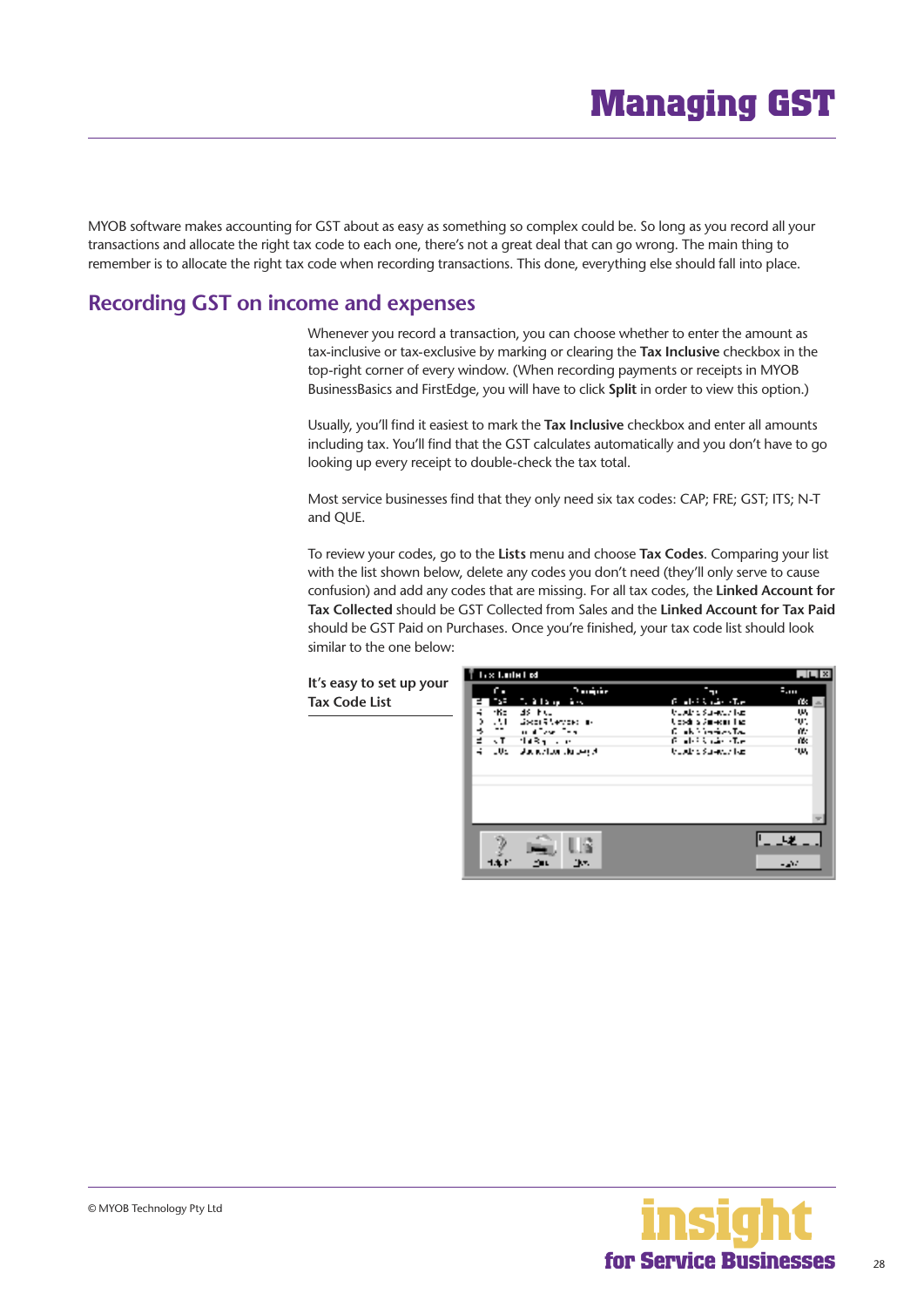# **Managing GST**

What do the different codes mean? Here's an explanation:

#### **CAP (GST on capital acquisitions)**

If you are part of the Simplified Tax System (which is the case for most service businesses turning over less than \$1 million per year), then you need to report all capital acquisitions (new equipment, furnishings or vehicles) that cost more than \$1,000. To do this, you will need to use the CAP tax code when recording these transactions.

If you're not part of the Simplified Tax System then you may need to report all capital acquisitions (new equipment, furnishings or vehicles) separately on your Business Activity Statement. To do this, you will need to use the CAP code when recording these transactions.

If you're not sure whether or not you're part of the Simplified Tax System, or how to handle an asset purchase ask your accountant.

#### **FRE (GST-free goods and services)**

Even if you don't sell any GST-free goods or services, you're bound to end up purchasing GST-free supplies such as bank charges, donations or government charges. If you employ any subcontractors who have an ABN but aren't registered for GST, use FRE as the tax code for their payments.

#### **GST (Goods and Services Tax)**

GST is the tax code that you'll use for most sales and purchases.

#### **INP (input-taxed purchase)**

Use this code for all expenses that relate to residential property investments (Note: You can't claim input tax credits for such expenses, therefore the tax rate should be 0%).

#### **ITS (input taxed sale)**

Use this code for interest income and rental income from residential property investments.

#### **N-T (not reportable)**

Use this code for everything that falls outside the GST net, such as wages; superannuation; loan repayments; bank transfers and personal spending.

#### **QUE (query)**

Use the query code whenever you're not sure what code to use. That way, when you get to the end of the quarter, you can print a report for all transactions coded QUE and ask your accountant or MYOB Certified Consultant to give you a hand choosing the correct codes.

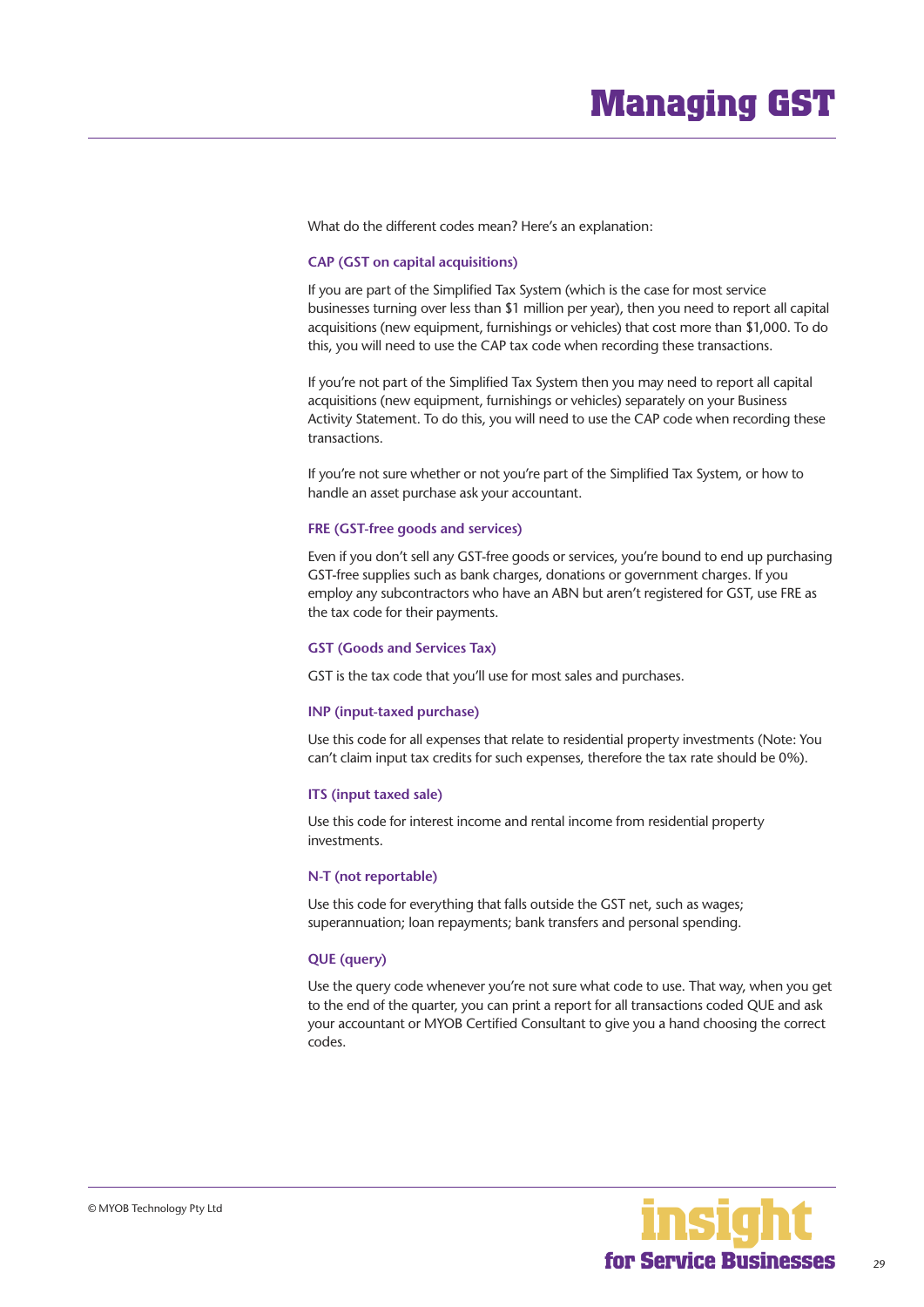### <span id="page-29-0"></span>**Deciding which codes to use when**

One of the tricky things when first recording income and expenses is to figure out which tax code to use when. Here are tips to help you out, written especially with service businesses in mind:

#### **Income**

- Almost all services attract GST and so you select GST as the tax code when invoicing customers.
- Interest income should have ITS as the tax code.
- Personal income which isn't really income (for example, a family loan, a gift or a tax refund) should have N-T as the tax code.

#### **Expenses**

- Most expenses should have GST as the tax code, including things such as advertising, electricity, postage and telephone.
- Capital acquisitions should have CAP as the tax code.
- Donations should have FRE as the tax code, as should almost all bank charges and interest expense. However, watch out, as merchant fees should have GST as the tax code.
- Government charges are almost all GST-free, and include licence renewals, motor vehicle registration, council rates, water rates, land tax and stamp duty.
- Hire purchase and lease payments depend on what you're paying off, when you bought it and how your accountant intends to treat it. Ask your accountant.
- Insurance is tricky, because almost every insurance policy is a mixture of taxable and tax-free (stamp duty doesn't have GST on it). Enter QUE as the tax code for insurance expense, then double-check the exact amount of GST on every insurance payment when you record it.
- Milk, tea, coffee and some first aid supplies should have FRE as the tax code.
- 100% private-use expenses should have N-T as the tax code.
- Residential rents should have ITS as the tax code, commercial rent should have GST as the tax code.
- Subcontractors should have GST as the tax code. However, if you employ any subbies who aren't registered for GST, but have an ABN, record these expenses as FRE.
- Superannuation should have N-T as the tax code.
- Travel within Australia should have GST as the tax code; overseas travel should have FRE as the tax code.
- Wages should have N-T as the tax code.